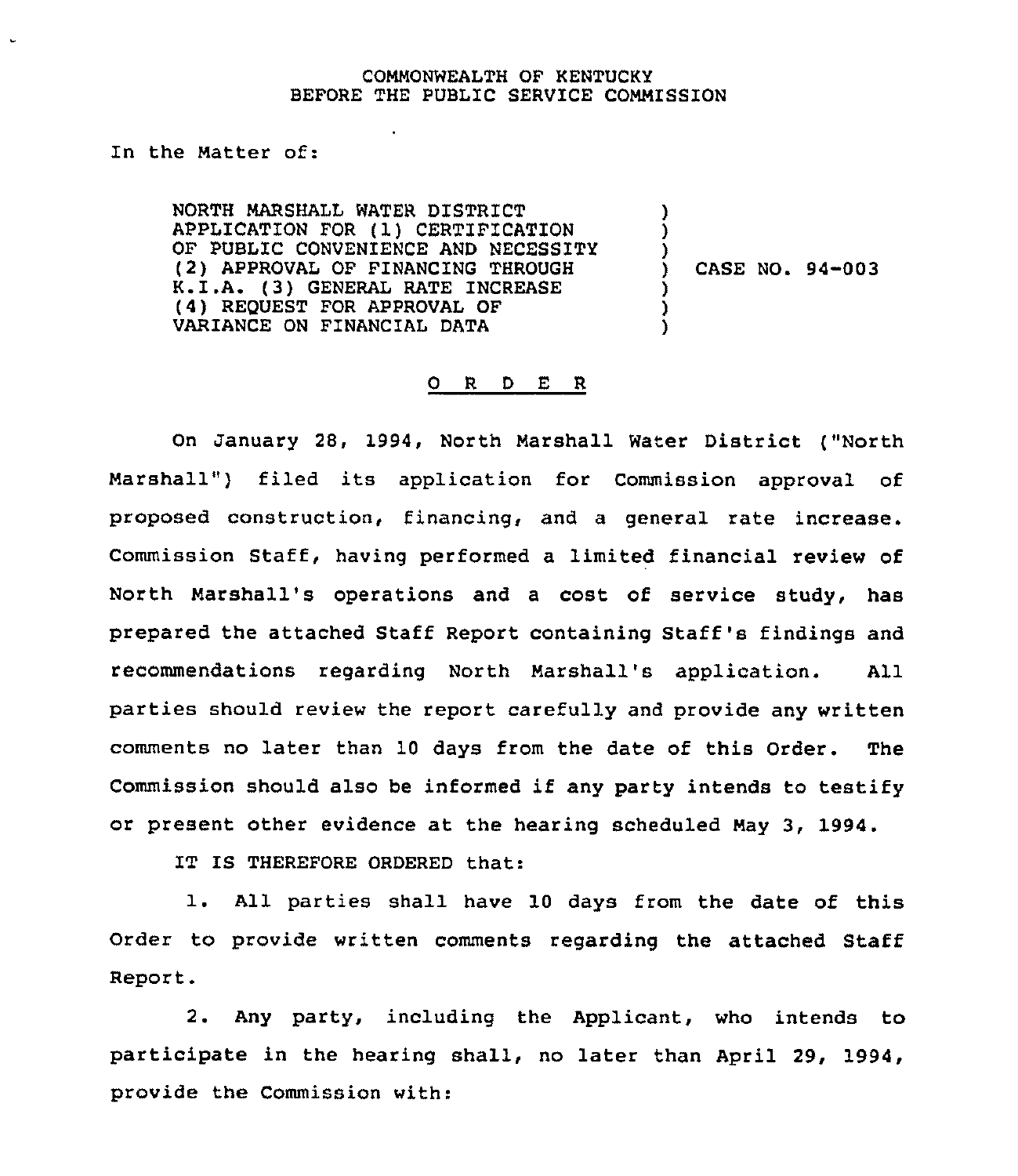(a) <sup>A</sup> written list of witnesses and <sup>a</sup> brief summary of their anticipated testimony; and

(b) <sup>A</sup> list of exhibits that will be introduced.

3. The Applicant shall, no later than April 29, 1994, provide the Commission with <sup>a</sup> list of each witness who will be available for questioning on each item contained in the application or provided to Commission Staff during the course of their review.

Done at Frankfort, Kentucky, this 15th day of April, 1994.

PUBLIC SERVICE COMMISSION

MISSION<br>Label -

ATTEST:

Executive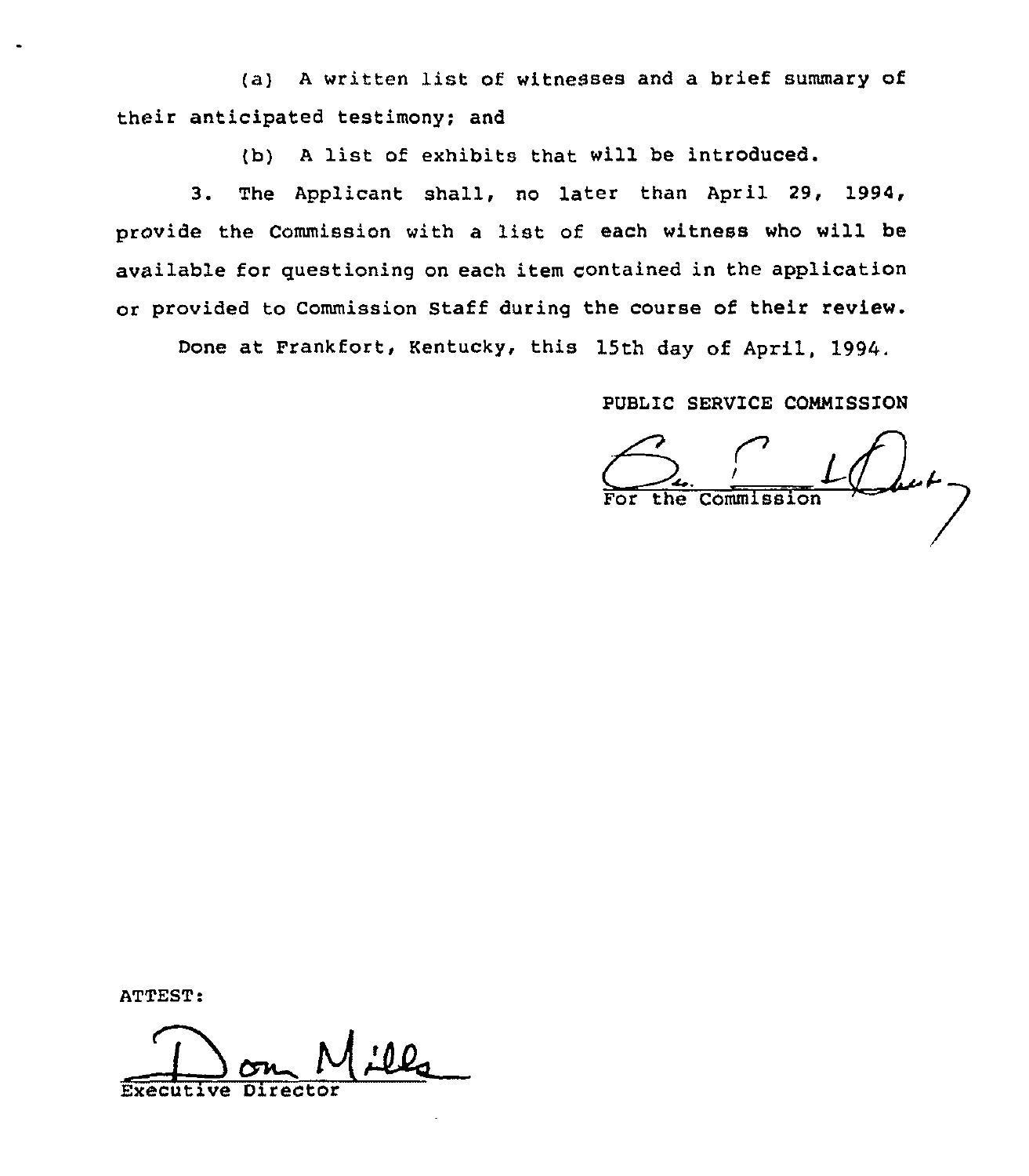#### COMMONWEALTH OF KENTUCKY

#### BEFORE THE PUBLIC SERVICE CONNISSION

## Zn the Natter of:

 $\bullet$ 

 $\ddot{\phantom{a}}$ 

NORTH NARSHALL WATER DISTRICT APPLTCATION FOR ( 1) CERTIFICATION OF PUBLIC CONVENIENCE AND NECESSITY (2) APPROVAL OF FINANCING THROUGH K.I.A. (3) GENERAL RATE INCREASE (4) REQUEST FOR APPROVAZ OF VARIANCE ON FINANCIAL DATA ) ) ) ) CASE NO. S4-003 ) ) )

## STAFF REPORT

Prepared By: Karen Harrod, CPA Public Utility Financial Analyst Water and Sewer Revenue Requirements Branch Financial Analysis Division

Prepared By: Carryn Lee Public Utility Rate Analyst Communications, Water and Sewer Rate Design Branch Rates and Research Division

Prepared By: Brent Kirtley Public Utility Rate Analyst Communications, Water and Sewer Rate Design Branch Rates and Research Division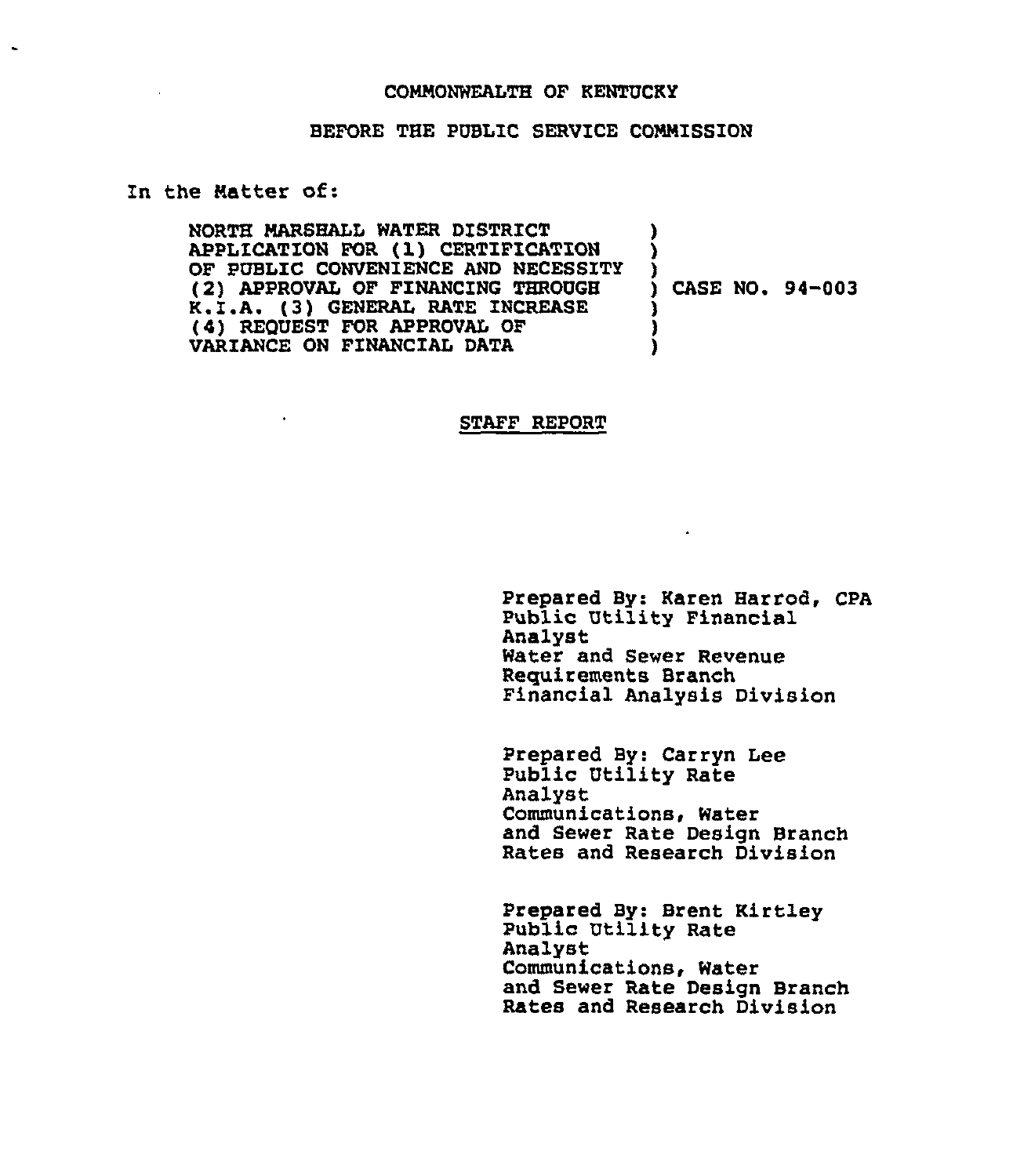#### STAFF REPORT

#### ON

## NORTH MARSHALL WATER DISTRICT

## CASE NO. 94-003

#### A. Preface

On January 3, 1994, North Marshall Water District ("North Marshall") submitted an application to the Kentucky Public Service Commission ("Commission") seeking approval of its proposed construction, financing and water rate increase. The application was considered filed on January 28, 1994, when all deficiencies were cured. The proposed rates would generate approximately 8799,648 in annual revenues. This represents an increase of 8254,230, or 46.6 percent, over reported test vear revenues from water sales of \$545,418.

ln order to evaluate the reguested increase, the Commission Staff ("Staff") chose to perform a limited financial review of North Marshall's operations for the test period, the twelve month period ending December 31, 1992. Karen Harrod of the Commission's Division of Financial Analysis conducted the review on January 26, February 16, and March 3-4, 1994 at the office of North Marshall in Draffenville, Kentucky. Carryn Lee and Brent Kirtley of the Commission's Division of Rates and Research performed a review of North Marshall's reported revenues and proposed rate design at the offices of the Commission.

The findings of Staff's review have been reduced to writing in this report. Ms. Lee and Mr. Kirtley are responsible for the sections related to operating revenues and the cost of service study. The remaining sections of this report were prepared by Ms. Harrod. Based upon the findings of this report, Staff recommends that North Marshall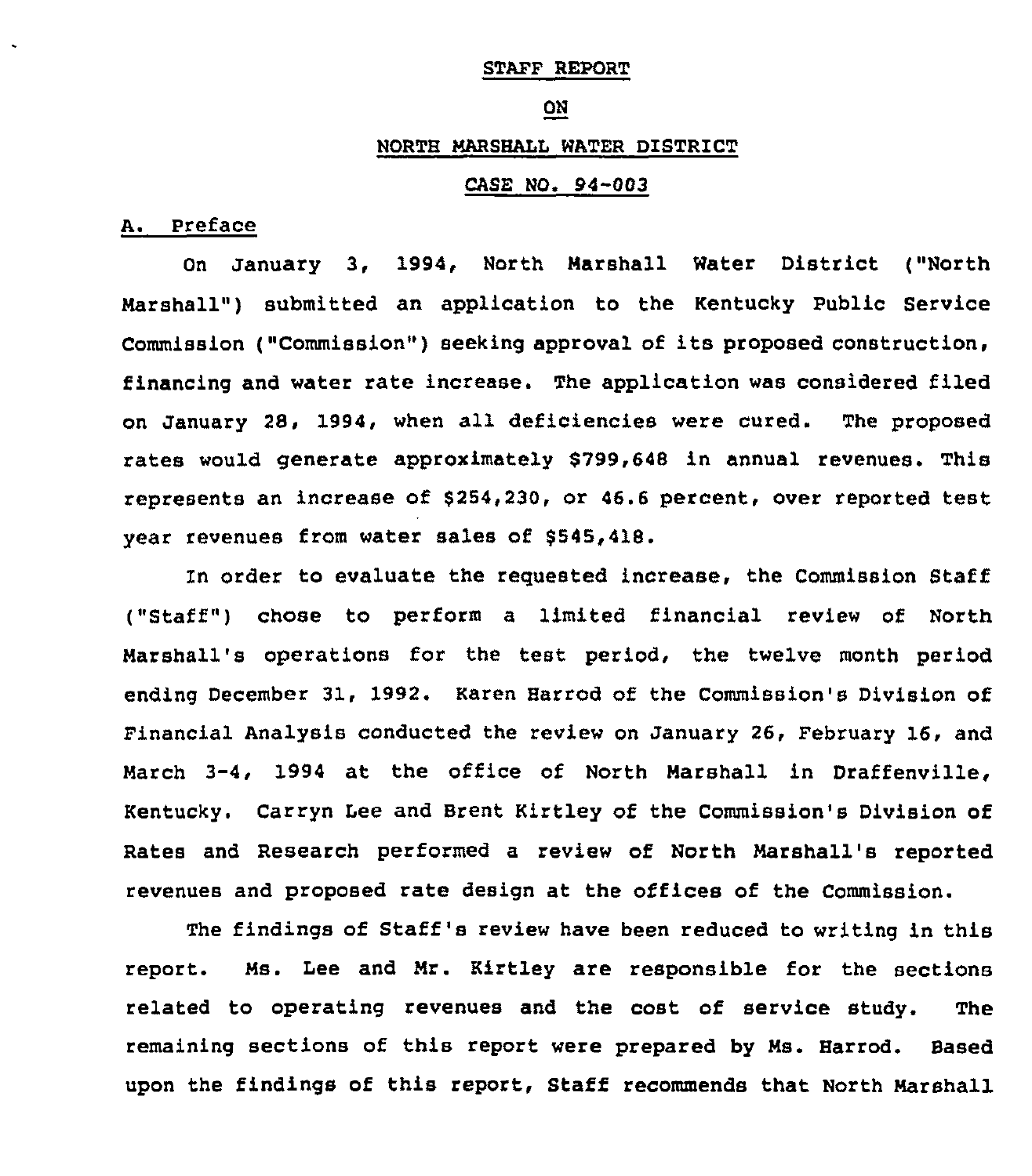## Staff Report PSC Case No. 94-003 Page <sup>2</sup> of 21

be allowed to increase its annual operating revenues by the requested amount of \$254,230.

#### Scope

The scope of the review was limited to obtaining information to determine whether test period operating revenues and expenses were representative of normal operations. Insignificant or immaterial discrepancies were not pursued and are not addressed herein.

During the course of the review, North Narshall was advised that all proposed adjustments to test year expenses must be supported by some form of documentation and that all such adjustments must be known and measurable. Accordingly, Staff's recommendations reflect the additional known and measurable expenses to be incurred as a result of the construction and financing proposed in this filing.

# B. Analysis of Operating Revenues and Expenses

## Operating Revenues

North Marshall reported revenue from water sales of \$545,418 in its 1992 Annual Report. The application included a billing analysis that produced revenue from water sales of \$537,778. This calculation reflects a difference of 1.4 percent or \$7,640 between the submitted billing analysis and the annual report. Further review revealed that the billing analysis did not include revenue from bulk sales. Staff also found that the billing analysis lacked an adjustment for the growth in customer base that North Marshall had experienced in 1993. Based on these findings, Staff conducted its own billing analysis, using 1992 customer records.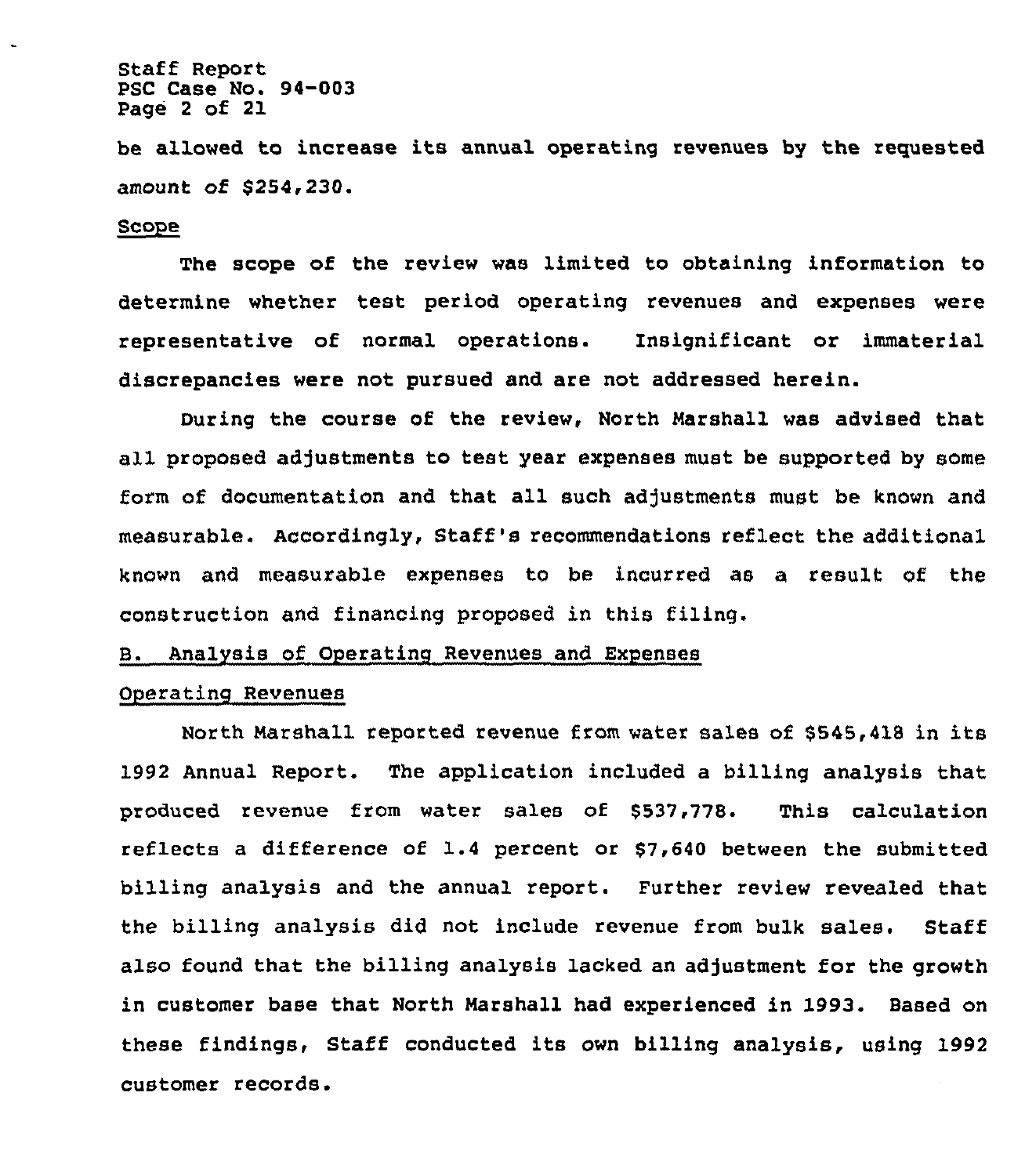Staff Report PSC Case No. 94-003 Page 3 of 21

Staff's calculations resulted in metered water sales of \$548,427. An additional \$1,997 was collected from bulk water sales, resulting in total revenue of \$550,424 from annual water sales. The discrepancy between the revenue in the annual report and in Staff's billing analysis is less than one percent, and is therefore acceptable for public utility rate-making purposes.

According to information provided by North Narshall, 86 new residential customers were added to the system in 1993. An adjustment of  $$10,062<sup>1</sup>$  has been added to annual water revenue to account for the growth in customer base. Accordingly, normalired water sales has been calculated as follows:

| Staff Billing Analysis                   | \$548,427 |
|------------------------------------------|-----------|
| <b>Bulk Sales</b>                        | 1,997     |
| Growth Adjustment                        | 10,062    |
| 1992 Normalized Revenue from Water Sales | \$560,486 |

For the purposes of this Staff Report, total normalized revenue from water sales shall be considered to be \$560,486.

#### Onerating Expenses

For the test year North Narshall reported operating expenses of \$ 551,389 which it proposed to increase by \$40,000. The pro forms adjustments to test period expenses are discussed in the following sections of this report.

 $\mathbf{1}$ <sup>86</sup> new customers <sup>x</sup> <sup>6</sup> bills x \$19.50 (bill based on 4500  $qallons per month) = $10,062.$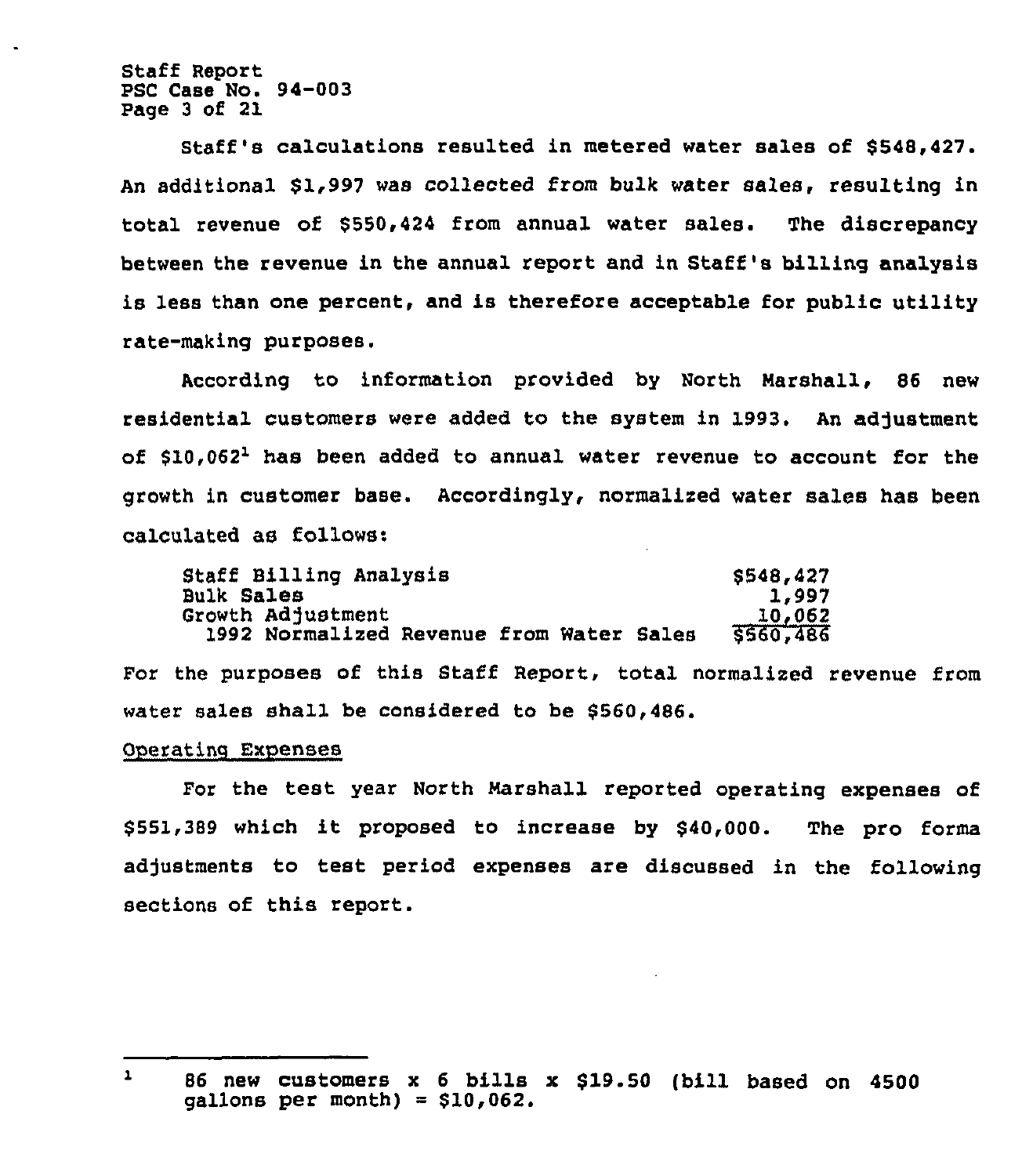Staff Report PSC Case No. 94-003 Page <sup>4</sup> of 21

#### Salaries and Wages

For the test year North Marshall reported total salaries and wages expense of \$140,427. Included in this account are employee salaries of \$122,427 and commissioner salaries of \$18,000. Based on the current salary levels of North Marshall's employees, overtime wages, and on-call pay, Staff has calculated a pro forma salaries and wages expense of \$140,328, an increase of \$17,901 over the test-year level. This increase has been included in the calculation of North Marshall's revenue requirement and results in total pro forms salaries and wages expense of \$158,328.

For purposes of the cost of service study, the adjustment to salaries and wages expense has been allocated among the appropriate expense accounts based on the test year expense allocation, as follows:

|                                            | <b>Test Year</b><br>Allocation<br>Percentage | Recommended<br>Increase |  |
|--------------------------------------------|----------------------------------------------|-------------------------|--|
| Source of Supply & Pumping                 |                                              |                         |  |
| Operations Labor                           | 4.27%                                        | s<br>764                |  |
| Maintenance Labor                          | 9.02%                                        | 1,615                   |  |
| Water Treatment Expense                    |                                              |                         |  |
| Operations Labor                           | 1.45%                                        | 259                     |  |
| Transmission & Distribution<br>Maintenance |                                              |                         |  |
| Mains - Labor                              | 1.25%                                        | 225                     |  |
| Meters - Labor                             | 4.16%                                        | 745                     |  |
| Plant - Labor                              | 6.21%                                        | 1,111                   |  |
| Customer Accounts                          |                                              |                         |  |
| Labor - Acct. $\epsilon$ Coll.             | 17.69%                                       | 3,167                   |  |
| Administration & General                   |                                              |                         |  |
| Labor                                      | 55.95%                                       | 10,015                  |  |
| <b>TOTAL</b>                               | 100.00%                                      | <u>17,901</u><br>S.     |  |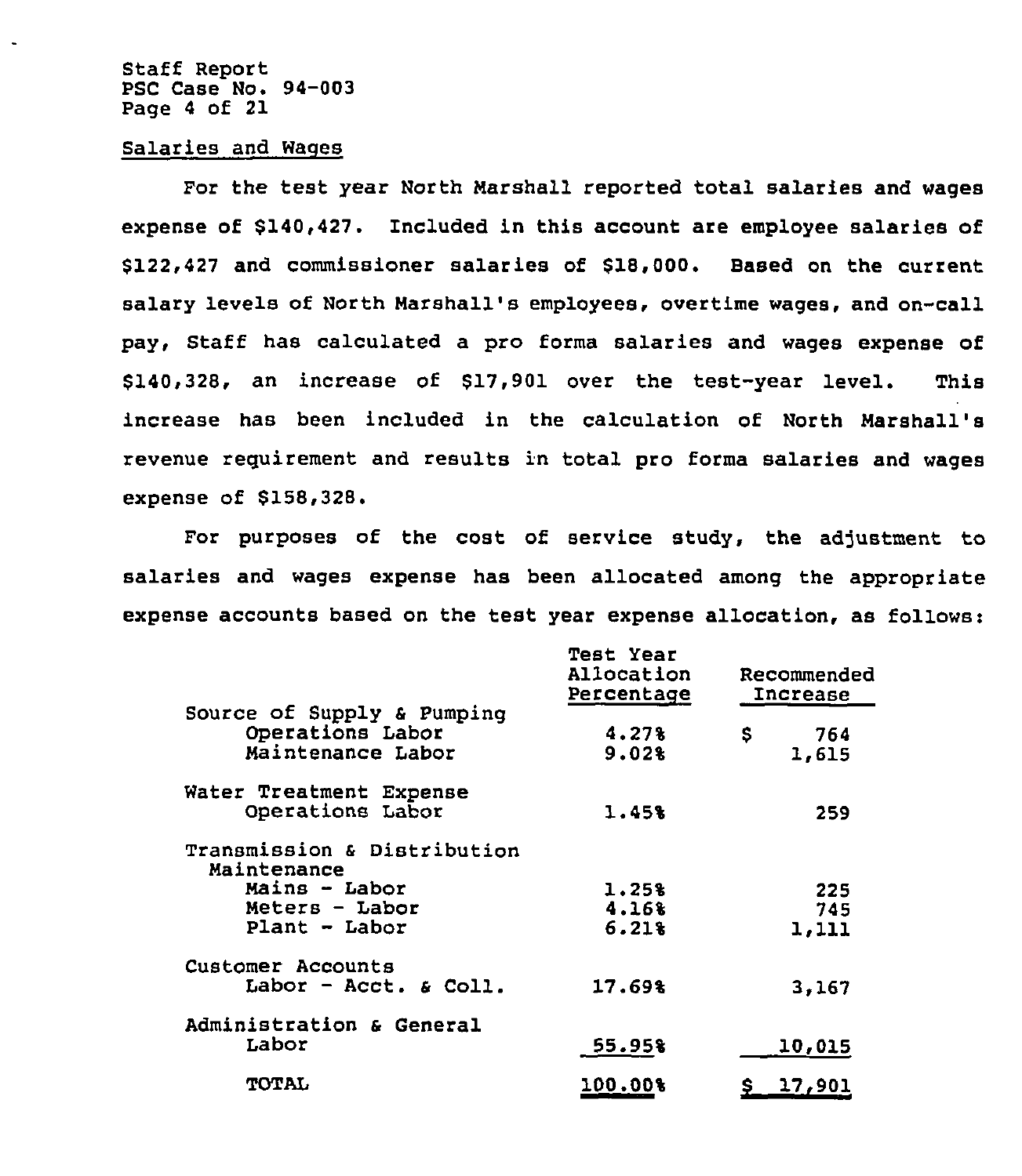Staff Report PSC Case No. 94-003 Page <sup>5</sup> of 21

#### Payroll Tax Expense

For the test year North Marshall reported payroll tax expense of \$ 9,828. Staff recommends an adjustment be made to increase payroll tax expense to allow for FICA and Medicare taxes associated with the recommended increase in salaries and wages expense. Accordingly, payroll tax expense has been increased by  $$1,369,^2$  to  $$11,197$ .

#### Emoloyee Pension Expense

North Marshall reported test year employee pension expense of \$5,145. Staff recommends an adjustment be made to increase this expense to allow for the <sup>5</sup> percent retirement contribution associated with the recommended increase in salaries and wages expense. Accordingly, payroll tax expense has been increased by \$895, to \$6,040.

## Purchased Power ExPense

In its test year operations North Marshall reported total purchased power expense of \$79,479. An adjustment was proposed to increase this expense by \$1,248 to account for power requirements resulting from the proposed construction and additional pumping required from increased customer growth. No supporting calculations were provided to support this increase. Therefore, Staff has disallowed this adjustment for rate-making purposes. However, Staff is of the opinion that an adjustment should be made to account for the additional purchased power expense resulting from the 86 new customers added in 1993. Staff has

| Recommended Incr. to Salaries & Wages Exp. | \$17,901    |
|--------------------------------------------|-------------|
| Applicable FICA & Medicare Rate            | .0765       |
| Recommended Incr. to P/R Tax Expense       | $5 - 1,369$ |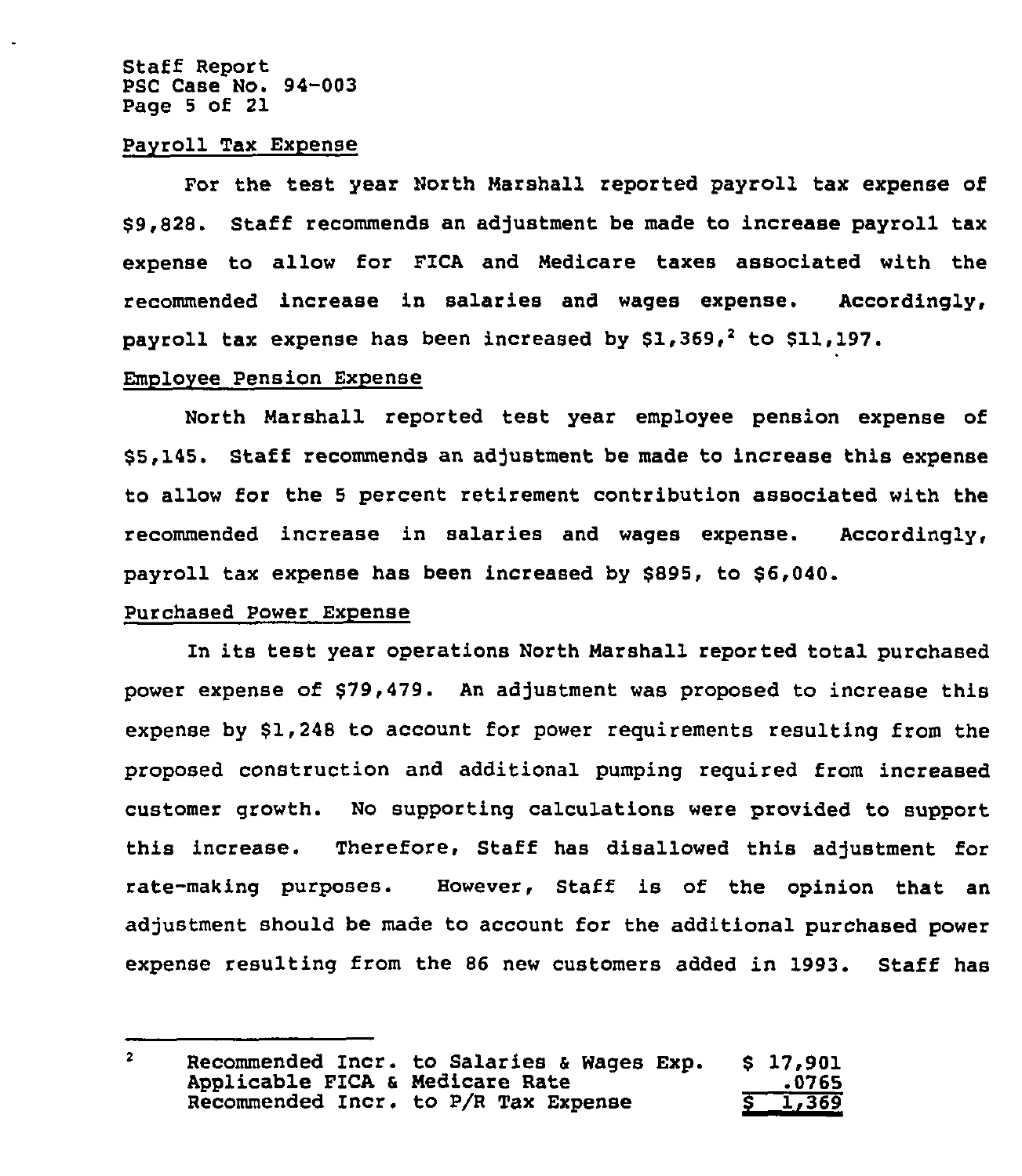Staff Report PSC Case No. 94-003 Page 6 of 21

 $\ddot{\phantom{0}}$ 

calculated this increase to be  $$1,743.^3$  For purposes of the cost of service study, the adjustment to purchased power expense has been allocated among the appropriate expense accounts based on the test year expense allocation, as follows:

|                                       | Test Year<br>Allocation<br>Percentage | Recommended<br>Increase |  |
|---------------------------------------|---------------------------------------|-------------------------|--|
| Source of Supply & Pumping            |                                       |                         |  |
| Operations Power<br>Maintenance Power | 80.95%<br>13.50%                      | \$<br>1,411<br>235      |  |
| Water Treatment Expense               |                                       |                         |  |
| Operations Power                      | 1.19%                                 | 21                      |  |
| Maintenance Power                     | .27%                                  | -5                      |  |
| Transmission & Distribution           | 4.09%                                 | 71                      |  |
| <b>TOTAL</b>                          | 100.00%                               | 1,743                   |  |

#### Chemicals Expense

North Marshall included chemicals expense of \$6,605 in its test year operations. Although no adjustment was proposed by North Marshall, Staff is of the opinion that an adjustment should be made to account for increased chemical expense associated with the 86 new customers added in 1993. Accordingly, Staff has included an adjustment to increase chemicals expense by  $$145.^4$ 

| $\overline{\mathbf{3}}$ | Test Year Purchased Power Expense<br>Test Year Customers                                                                                    | \$79,166<br>3,905                                   |
|-------------------------|---------------------------------------------------------------------------------------------------------------------------------------------|-----------------------------------------------------|
|                         | Test Year Purchased Power Exp. per Customer<br>1993 New Customers                                                                           | $\sqrt{20.27}$<br>86<br>x                           |
|                         | Recommended Increase                                                                                                                        | 1,743                                               |
| $\boldsymbol{A}$        | Test Year Chemicals Expense<br>Test Year Customers<br>Test Year Chemical Expense per Customer<br>1993 New Customers<br>Recommended Increase | \$6,605<br>$+3,905$<br>$5 - 1.69$<br>86<br>x<br>145 |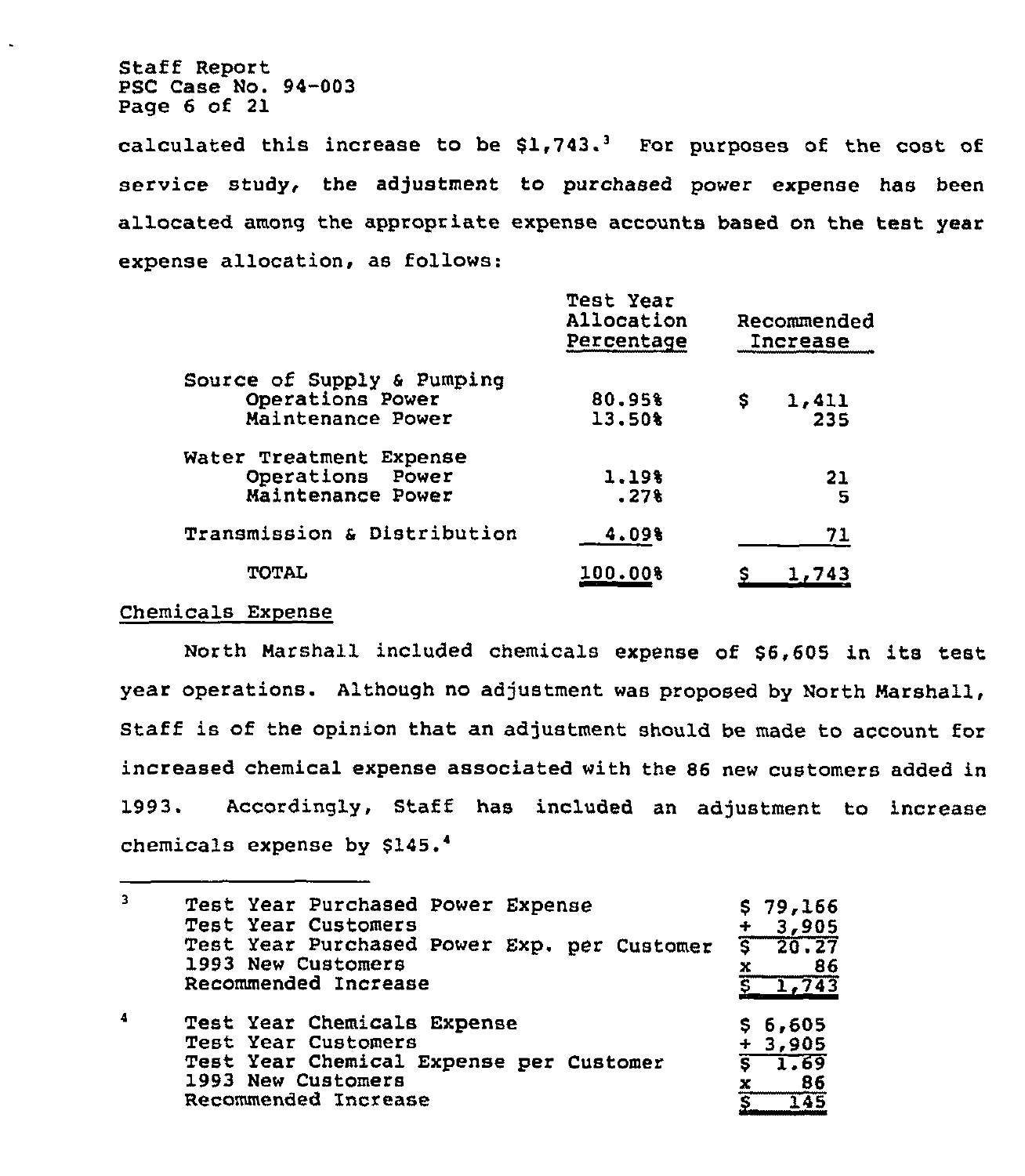Staff Report PSC Case No. 94-003 Page 7 of 21

#### Depreciation

North Marshall reported test period depreciation expense of \$109,806. In its application an adjustment was proposed to increase this amount by \$30,000 to include pro forma depreciation expense associated with the proposed construction. Staff is of the opinion that it is necessary to include the costs related to the system addition in the determination of pro forma depreciation expense to ensure that the rates established allow North Marshall to recover the cost of the plant addition. Pursuant to the Commission's Order in Case No. 10481.<sup>5</sup> dated August 22, 1989, North Marshall made adjustments to update its revenues and expenses to the level anticipated upon completion of the proposed construction. Since these adjustments reflect the impact that the proposed construction would have on its revenues and expenses, as required by the above referenced case, Staff recommends an increase in depreciation expense of \$28,290.<sup>6</sup>

#### Transmission and Distribution Expense

In its application North Marshall proposed to increase test year transmission and distribution expense by \$8,752. Included in this adjustment was \$500 for the annual inspections of the proposed tanks and \$ 1,000 for routine maintenance and hydrant flushing. Documentation was not provided to support these adjustments. Therefore, Staff has

 $\overline{\mathbf{S}}$ Notice of Adjustment of the Rates of Kentucky-American Water Company Effective on February 2, 1989.

<sup>6</sup> Estimated Total Project Cost (Per Exhibit 7, Page 9 of Petition)  $$ 1,414,521$ Estimated Vseful Service Life + 50 Recommended Increase 28,290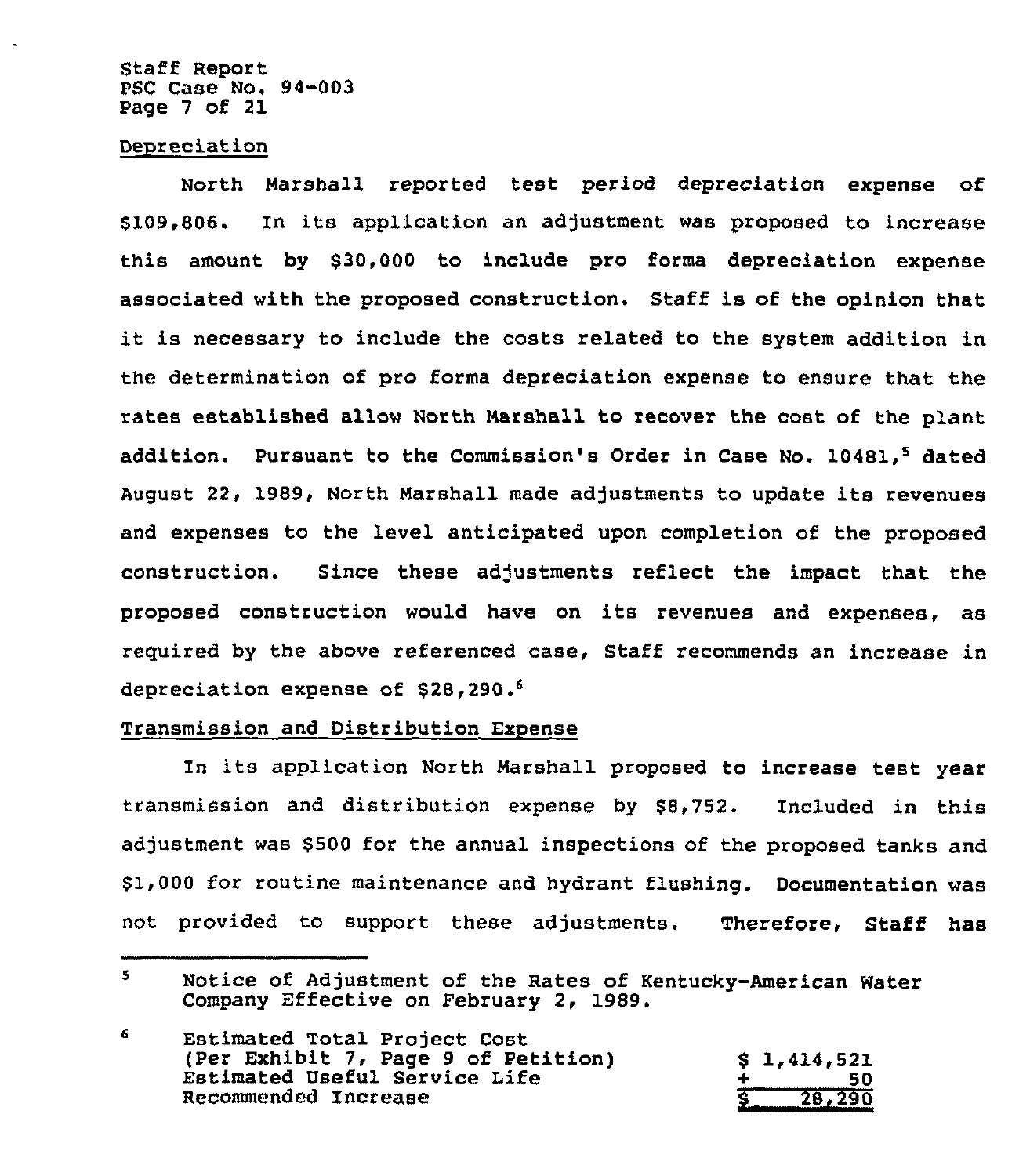Staff Report PSC Case Mo. 94-003 Page 8 of 21

 $\ddot{\phantom{a}}$ 

disallowed \$1,500 of the proposed increase to transmission and distribution expense.

The remaining \$7,252 of the increase resulted from North Narshall's decision to make its own service line reconnections along the proposed water line replacement and improvement project. These reconnects were originally to be bid as part of the project; however, North Marshall determined that it would be less expensive if its employees did the work. After consulting with the Commission's Division of Engineering it was determined that the expense was reasonable but that it would be more appropriate to amortize it over <sup>a</sup> period of five years for rate-making purposes. This results in an annual increase to transmission and distribution expense of  $$1,450.$ 

Por purposes of the cost of service study, this adjustment has been allocated among the appropriate expense accounts as follows:

|                                             | Proposed<br>Increase | Recommended<br>Annual<br>Exp. |
|---------------------------------------------|----------------------|-------------------------------|
| Transmission & Distribution<br>Maintenance: |                      |                               |
| Mains - Labor                               | \$2,000              | 400<br>s                      |
| Mains - Materials                           | 2,500                | 500                           |
| Mains - Contractual Srvcs.                  | 2,500                | 500                           |
| Meters - Contractual Srvcs.                 | 252                  | 50                            |
| <b>TOTAL</b>                                | S 7,252              |                               |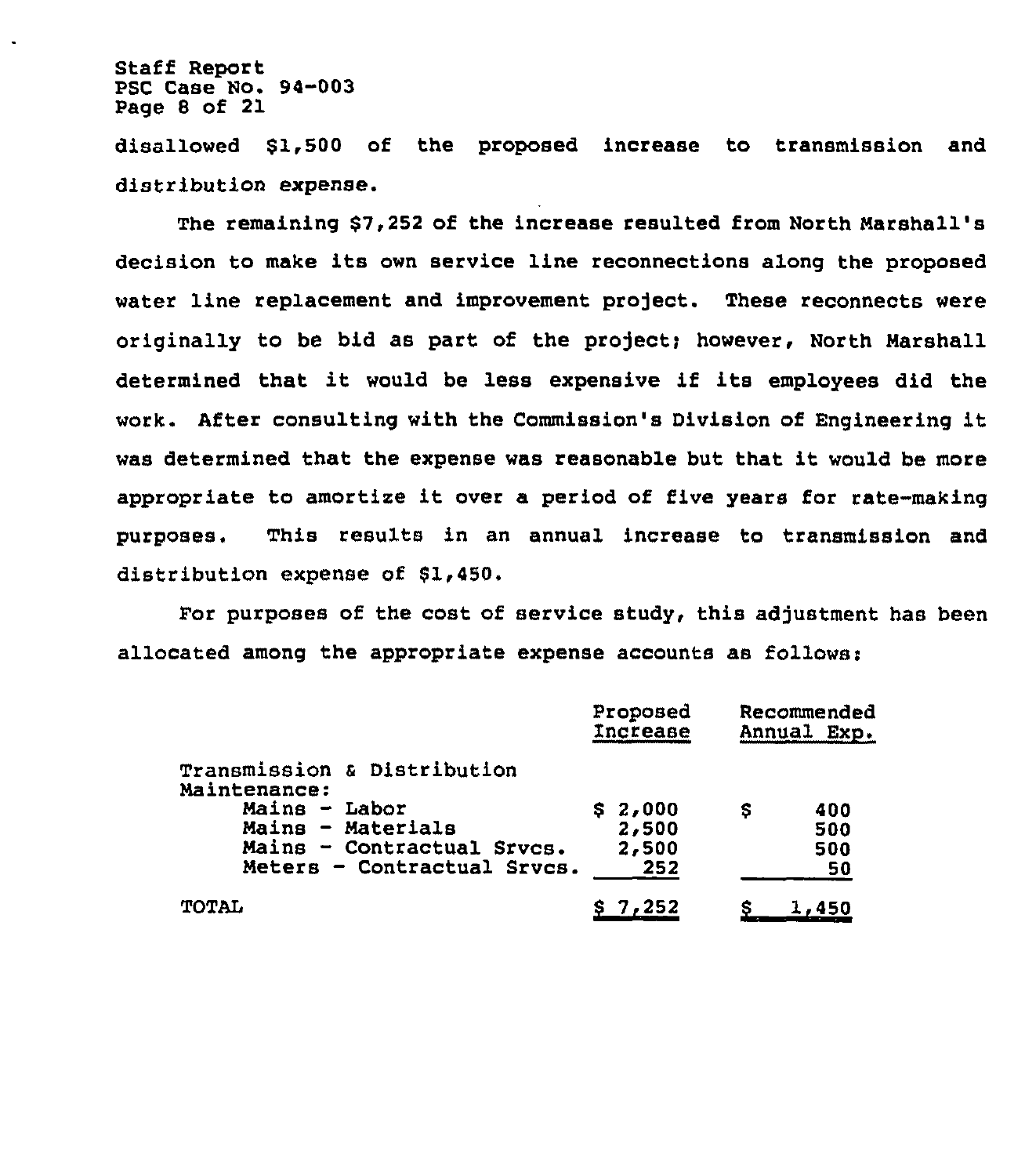#### C. AnalVsis of Other Income and Expense

#### Interest Income

North marshall reported test year interest income of \$19,721. This interest includes earnings from both restricted and unrestricted investments totaling \$358,854 as of December 31, 1992. Of this amount, \$295,928, or 82%, is money set aside for customer deposits and retirement of long-term debt. It is Staff's opinion that the interest earned on these restricted investments should not be used to offset proposed revenue reguirements. As a result, an adjustment has been included to decrease test year interest expense by  $$16,171.^7$ 

#### Non-operatinq Income

During the test year North Narshall was able to retire <sup>14</sup> of its Series B bonds which resulted in a gain on early retirement of \$3,750. No bonds have been retired subsequent to the test year and it is Staff's opinion that a gain of this nature is non-recurring. Accordingly, Staff has decreased non-operating income by \$3,750 resulting in a pro forms level of  $$ -0-.$ 

#### Operations Summary

Based on the recommendations of Staff, North Marshall's operating statement would appear as set forth in Appendix <sup>B</sup> to this report.

 $\overline{7}$ Test Year Interest Income  $$ 19,721$ Percentage Associated with Restricted Accounts x .82 Recommended Decrease 16i171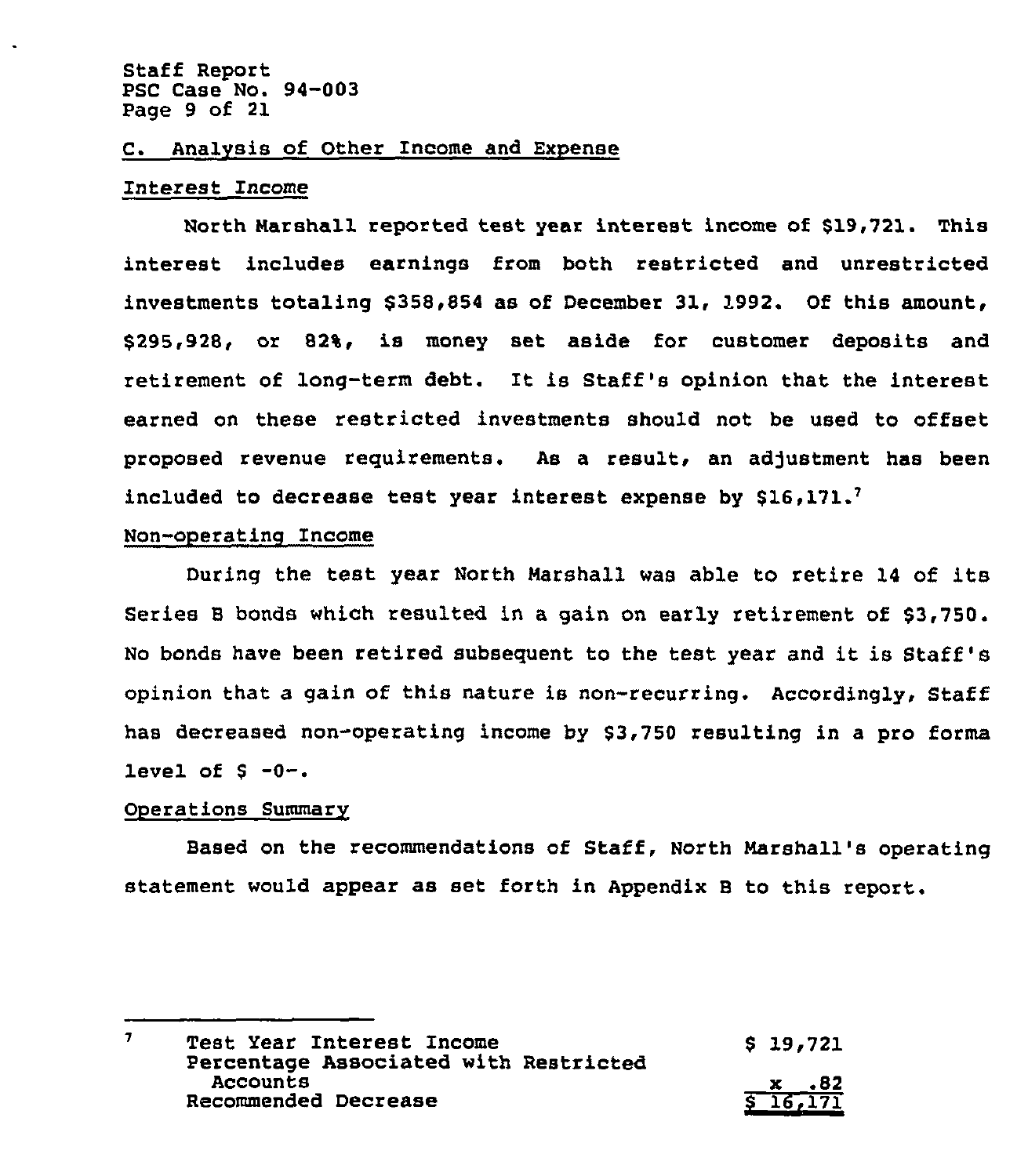Staff Report PSC Case No. 94-003 Page 10 of 21

D. Long Term Debt

North Marshall currently has one Series B bond issue outstanding which originated in 1966 at <sup>5</sup> percent interest. As of December 31, 1993, these bonds had an outstanding balance of \$1,065,000. Based on Staff's review it was determined that no set retirement schedule was established by prior management to accumulate the reserves necessary to retire this debt. In recent years some efforts have been made to buy back a portion of the bonds with limited success. Staff is of the opinion that some provision should be made to enable North Marshall to pay off these bonds when they mature in 2006.

After consulting with North Marshall's CPA, it was determined that a portion of its reserve accounts were available for bond retirement. The available reserve balances were valued at \$298,693 at December 31, 1993. Staff has decreased the outstanding bond balance by this amount resulting in a balance to be financed of \$766,307. Staff has calculated an annual payment of \$81,578 based on a 13-year life (the remaining life of the bonds) at <sup>5</sup> percent.

In its application North Marshall proposed to finance the proposed construction with a loan from the Kentucky Infra-structure Authority ("KIA"). The annual debt service was calculated to be \$147,500 based on an estimated project cost of \$1,625,000 amortized over 20 years at 6.5 percent. In the letter of conditions from KIA included as Exhibit 3 of the petition, the estimated annual debt service was calculated based on an interest rate of <sup>7</sup> percent. Accordingly, Staff has calculated the annual payment to be \$153.389 based on an interest rate of <sup>7</sup> percent.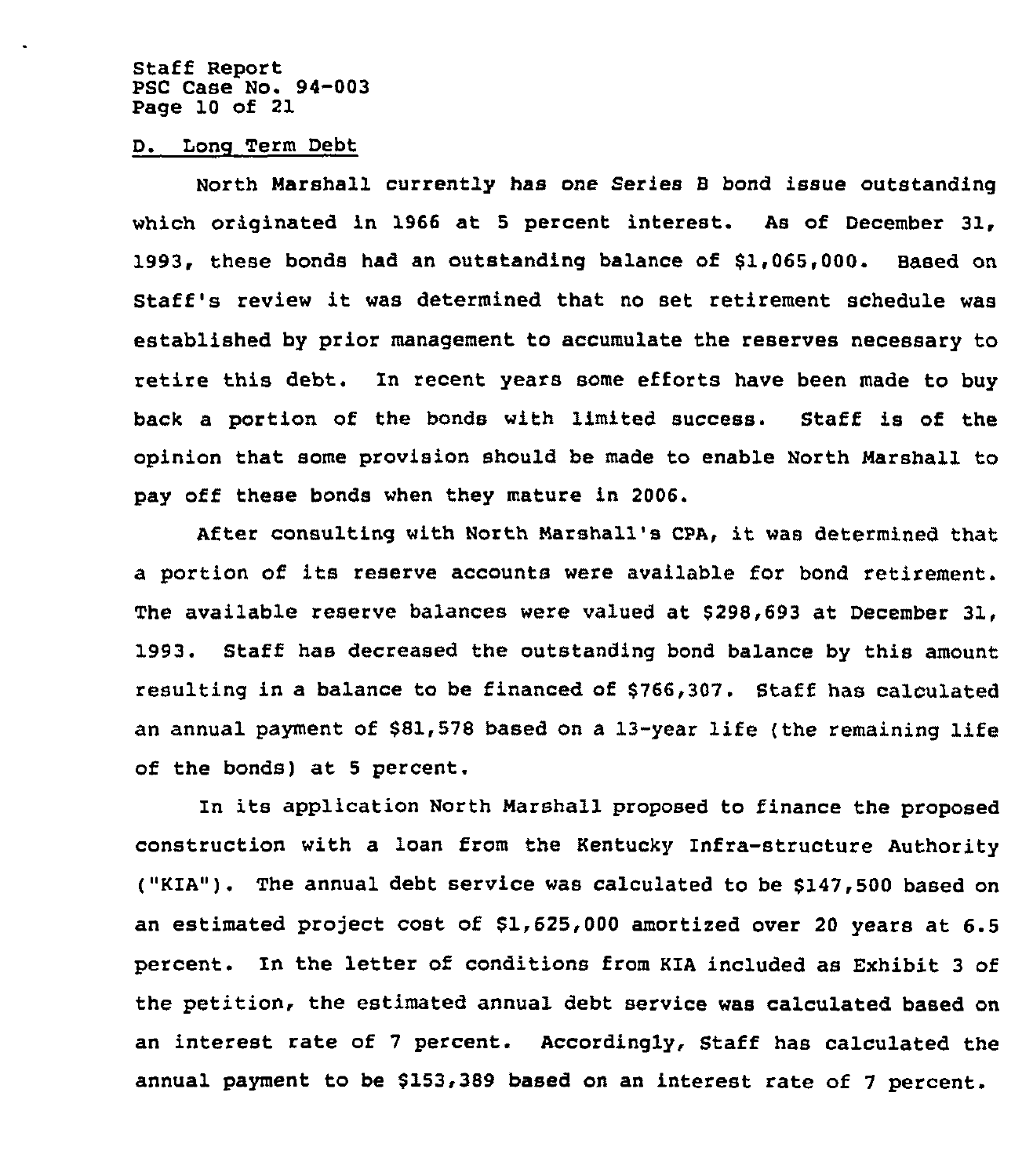Staff Report PSC Case No. 94-003 Page 11 of 21

ln the event approval for any portion of the construction is not obtained, the recommendations contained herein related to financing and expenses for construction would change accordingly. Assuming the construction is approved, Staff recommends that the proposed debt be included in revenue requirements in order to fund the proposed construction.

Based on the aforementioned discussion, North Marshall's annual debt service for existing and proposed debt would be \$234,967.

#### E. Revenue Requirements Determination

North Marshall requested additional revenue of \$254,230. Based on the staff adjusted operating expenses and the debt service coverage normally allowed by the Commission, $\theta$  Staff believes North Marshall could justify additional revenue of 5305,383. However, since North Marshall's proposed increase will meet its actual debt service

 $\theta$ The Commission generally allows a 1.2 debt service coverage.

Staff Recommended Operating Expenses \$ 603,182 9 Average Annual Debt Service 234,967 20 Percent Debt Service Coverage 46,993 Other Expense 4,515 Total Revenue Requirement  $$889,657$ Normalized Operating Revenues 560,486 Other Operating Revenues 20,238 Non-operating Income 3,550 Required Increase 8 305,383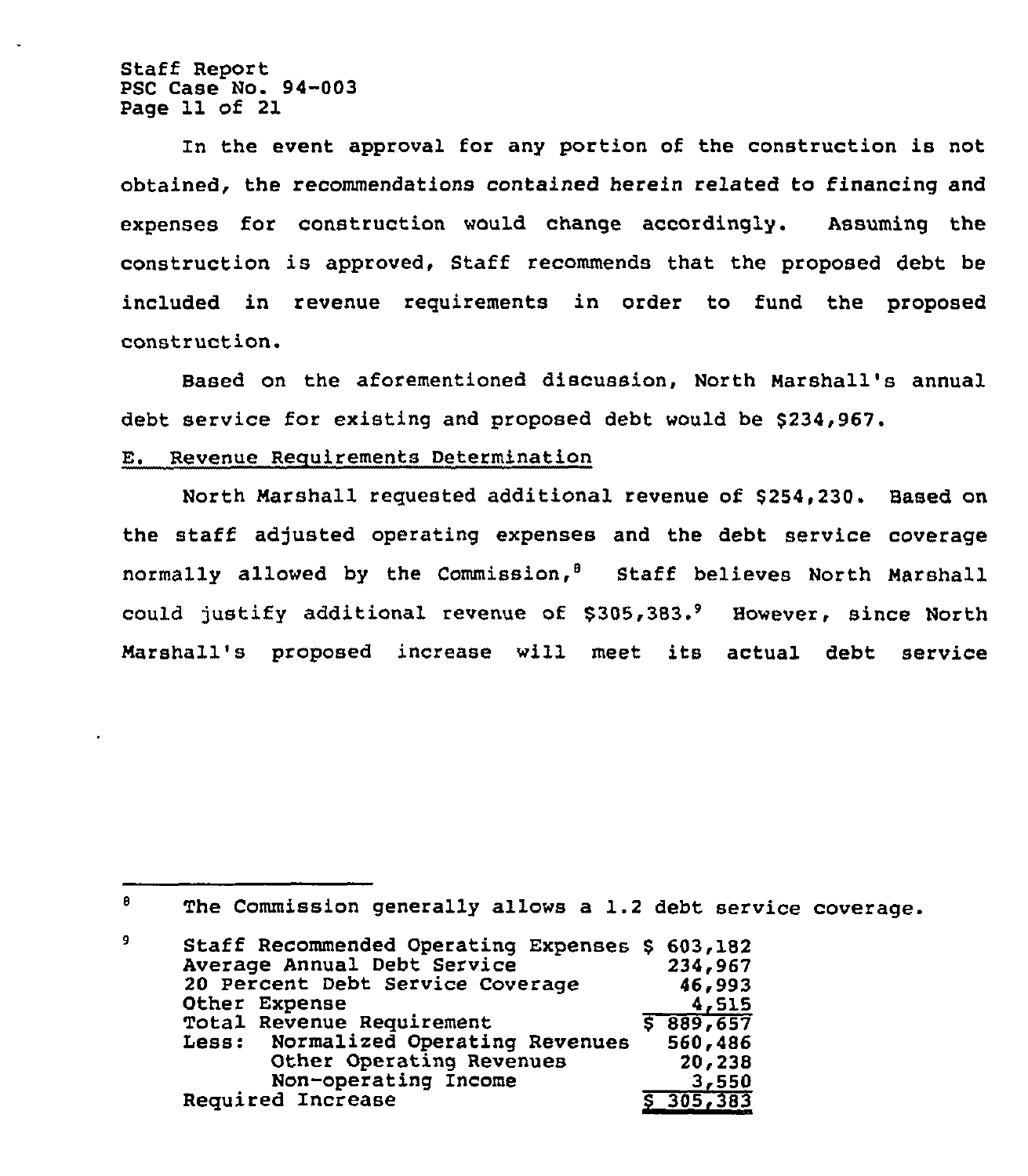Staff Report PSC Case No. 94-003 Page 12 of 21

requirements and produce a positive cash flow of  $$133.936^{10}$ . Staff recommends that the proposed increase be accepted.

If North Marshall chooses to amend its application to reflect rates that will generate the additional revenue of \$305,383 which Staff believes could be justified, it should do so when filing comments to the Staff Report. Zn the event that North Narshall does request rates that differ from those previously noticed to its customers, it should be required to renotice its customers of the new proposed rates.

#### F. Cost of Service Study

Once revenue requirements have been determined, a rate analysis must be performed to develop a rate schedule that will produce the required operating revenue. <sup>A</sup> billing analysis using test year customers and usage is performed to verify reported test year operating income. <sup>A</sup> cost of service study is performed to insure that the rate schedules reflect the cost of providing water service. An analysis of the rates requires allocation of costs among the customers commensurate with their service requirements in order to recognize the differences in costs of furnishing service to different classes of customers.

North Marshall filed a rate study prepared by Florence and Hutcheson, Znc., which is contained in Exhibit <sup>7</sup> of its application. North Marshall filed a billing analysis as part of its rate study.

| 10 | Adjusted Operations       | \$< 23,423>   |
|----|---------------------------|---------------|
|    | Add: Proposed Increase    | 254,230       |
|    | Depreciation Expense      | 138,096       |
|    |                           | 368,903       |
|    | Less: Annual Debt Service | 234,967       |
|    | Net Cash Flow             | $5 - 133,936$ |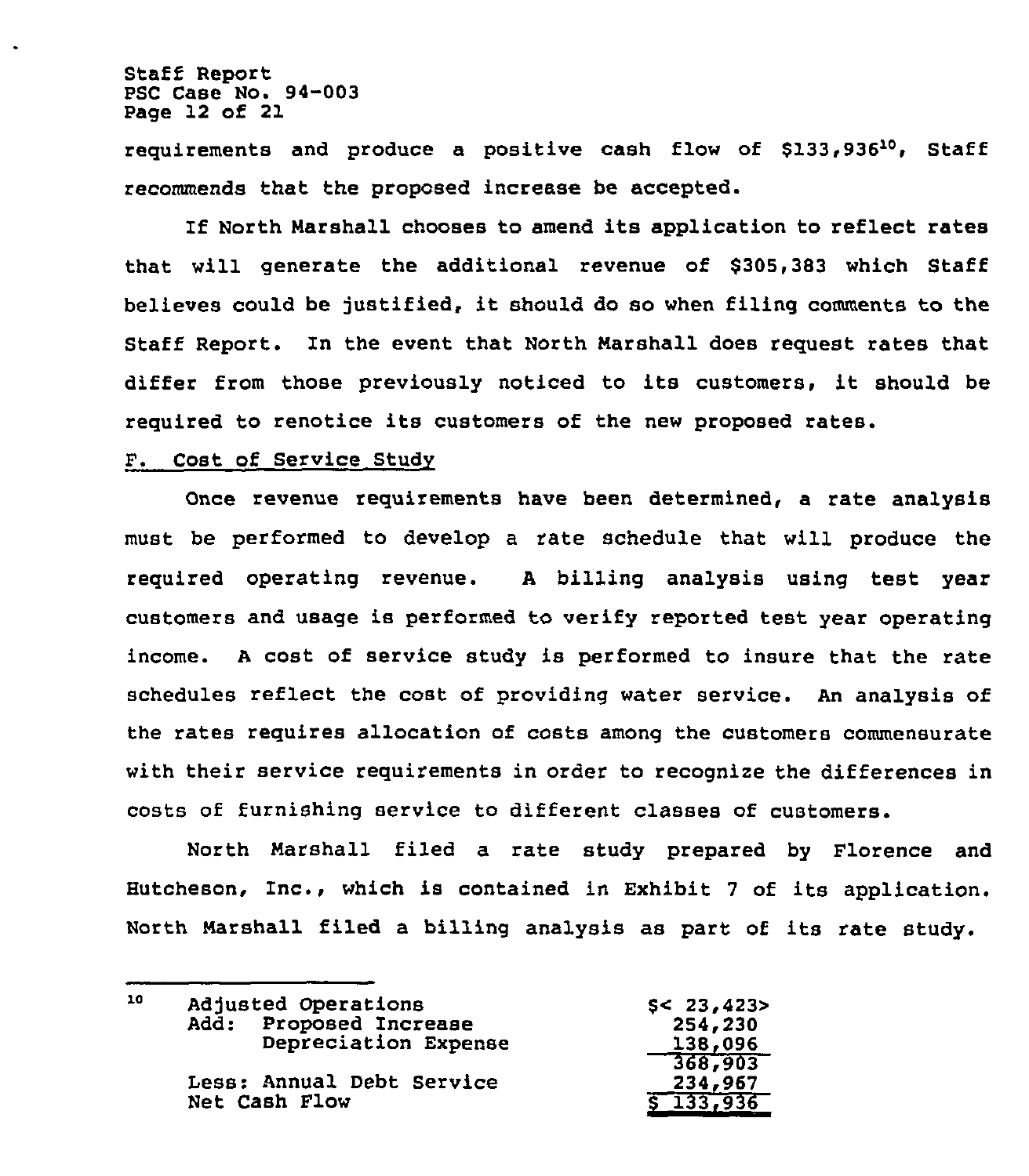Staff Report PSC Case No. 94-003 Page 13 of 21

However, the billing analysis did not include bulk sales or a normalization adjustment for customers added in 1993. Because of the deficiencies in North Marshall's billing analysis, Staff performed a billing analysis which has been used to determine test year operating revenues from water sales in this report. Staff's billing analysis is attached as Appendix C.

## Meter Replacement Program

North Marshall's rate study included a table showing various customers and their respective meter sizes. The study stated that the yearly consumption of the customers does not correspond to the meter sizes and consumption in North Marshall's meter selection guide. North Marshall proposed to implement <sup>a</sup> meter replacement program wherein it would replace certain existing meters with meters that would more adequately measure peak flows. In most cases the meters would be replaced by a larger size meter, thus increasing the customers' bimonthly bill. While this adjustment was proposed in North Marshall's rate study, the proposed changes were not considered by North Marshall when designing its proposed rates. Several customers have expressed concern as to whether or not it is necessary to change their meter size. The study further stated that other customer's meters and yearly consumption correspond to the meter size selection guide and will not require a change in existing meter size.

After reviewing the meter selection guide filed in the rate study, and consulting with the Commission's Division of Engineering, Staff is of the opinion that the guide is inaccurate and should not be used as a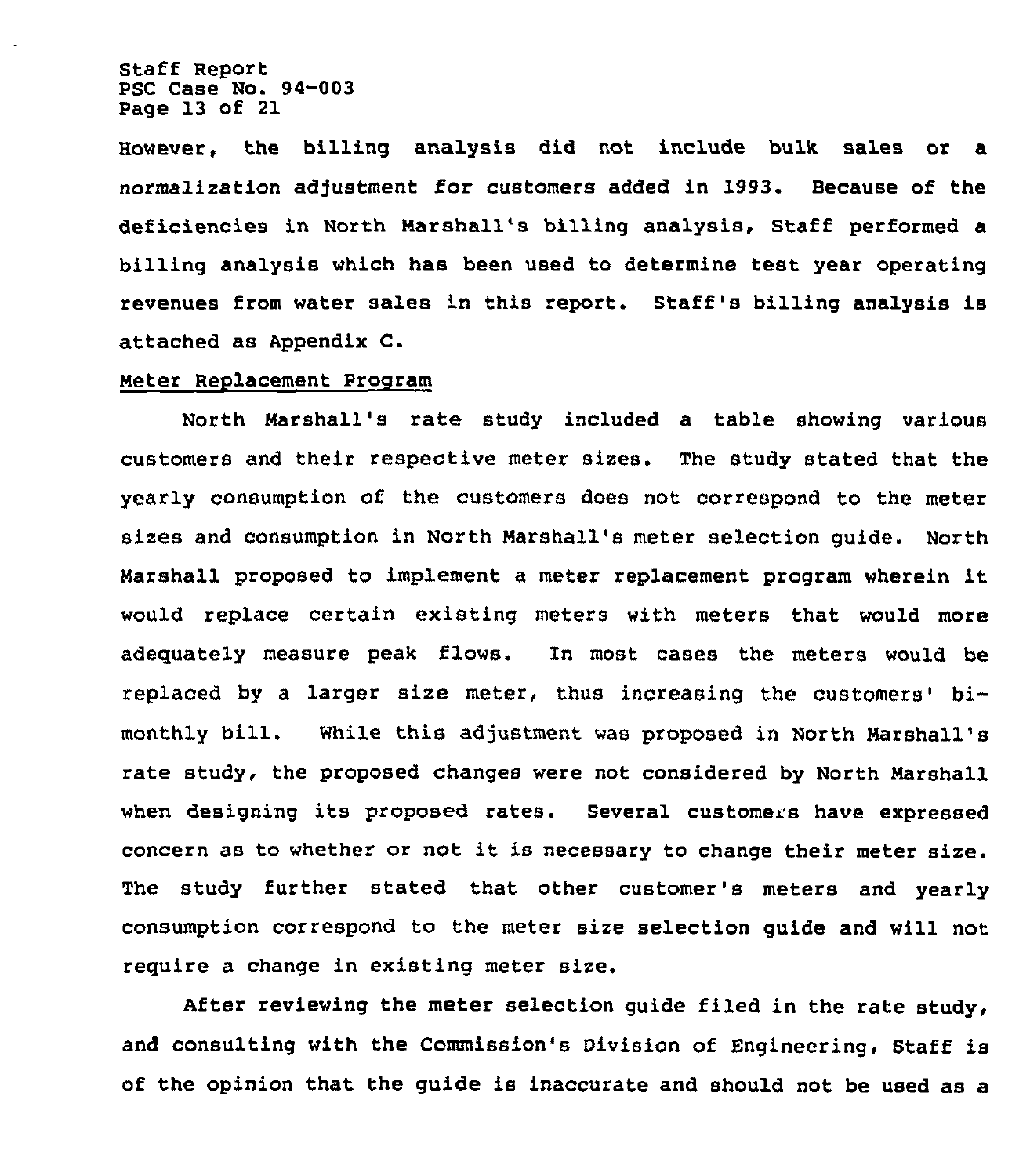Staff Report PSC Case No. 94-003 Page 14 of 21

basis for changing the customers' meter size. Additionally, in its review of customer usage pattexns, Staff determined that the usage of numerous other customers should be reviewed if a meter replacement program were to be implemented as proposed by North Marshall.

#### North Marshall's Rate Proposal

North Marshall's current rate design consists of eight increments ranging from a 4,000 gallon minimum to an over 100,000 gallon rate increment. North Marshall proposed a customer charge and a flat rate per 1,000 gallons for all water purchased, which results in an increase ranging from 22 percent for a 5/8-inch connection to an increase of 241 percent for a 3-inch connection. North Marshall's proposed customer charge was determined by multiplying the percent of total water used by each customer classification by the proposed debt service payment, then dividing the determined debt coverage for each classification by the number of bills in each classification.

The remainder of the revenue requirement, which included operating and maintenance expense and depreciation, was then divided by the total water sold in order to obtain a proposed flat rate per 1,000 gallons.

The Commission recognizes The American Water Works Association's Manual M-1, Water Rates ("Manual M-1"), as setting forth the appropriate methodology for cost of service studies for water utilities. The Manual M-1 states that customer costs are not related to the quantity of water used since customer costs include meter reading, billing, collecting and customer accounting costs. However, contrary to this fundamental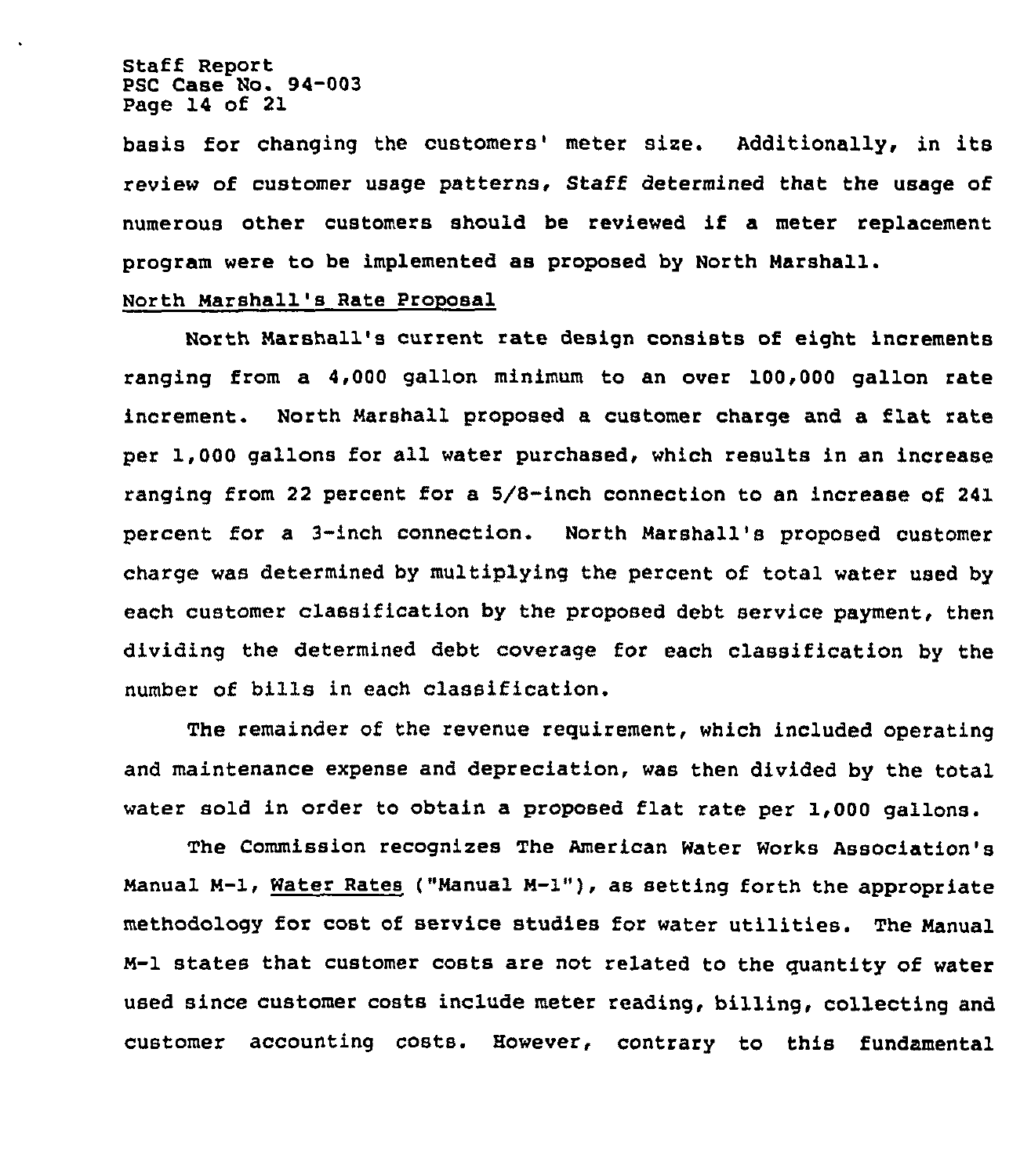Staff Report PSC Case No. 94-003 Page 15 of 21

principle, North Marshall included all of the above costs in the cost of water.

The Manual M-1 additionally recognixes that certain administrative costs are fixed and bear no relationship to the amount of water produced or purchased. However, North Marshall included all of its administrative and general costs in the proposed rate per 1,000 gallons.

Kentucky Dam Village State Resort Park ("Kentucky Dam"), intervened and requested that Staff perform a cost of service study in this case. Kentucky Dam has a contract to purchase water from North Marshall at a rate of \$1.00 per 1,000 gallons. Based on North Marshall's rate study, Kentucky Dam's average monthly bill would increase from \$2,000 per month to \$6,455 per month. Staff attempted to perform a cost of service study which would have set a separate rate for Kentucky Dam. However, after review, the information contained in the rate study was found to be inadequate and unreliable. Additional information provided by North Marshall's engineer proved to be of the same quality. For example, Staff requested that North Marshall's engineer furnish information as to the total gallons of water that flowed through the line serving Kentucky Dam. Information provided showed that the total was 30,000,000 gallons. However, the engineer's own rate study showed that Kentucky Dam's actual purchases for the test year were 45,372,624 gallons. Therefore, North Marshall's cost of service study is rejected by Staff.

#### Cost of Service Methodology

Staff has prepared its own cost of service study using the commodity-demand method for small utilities as set out in the Manual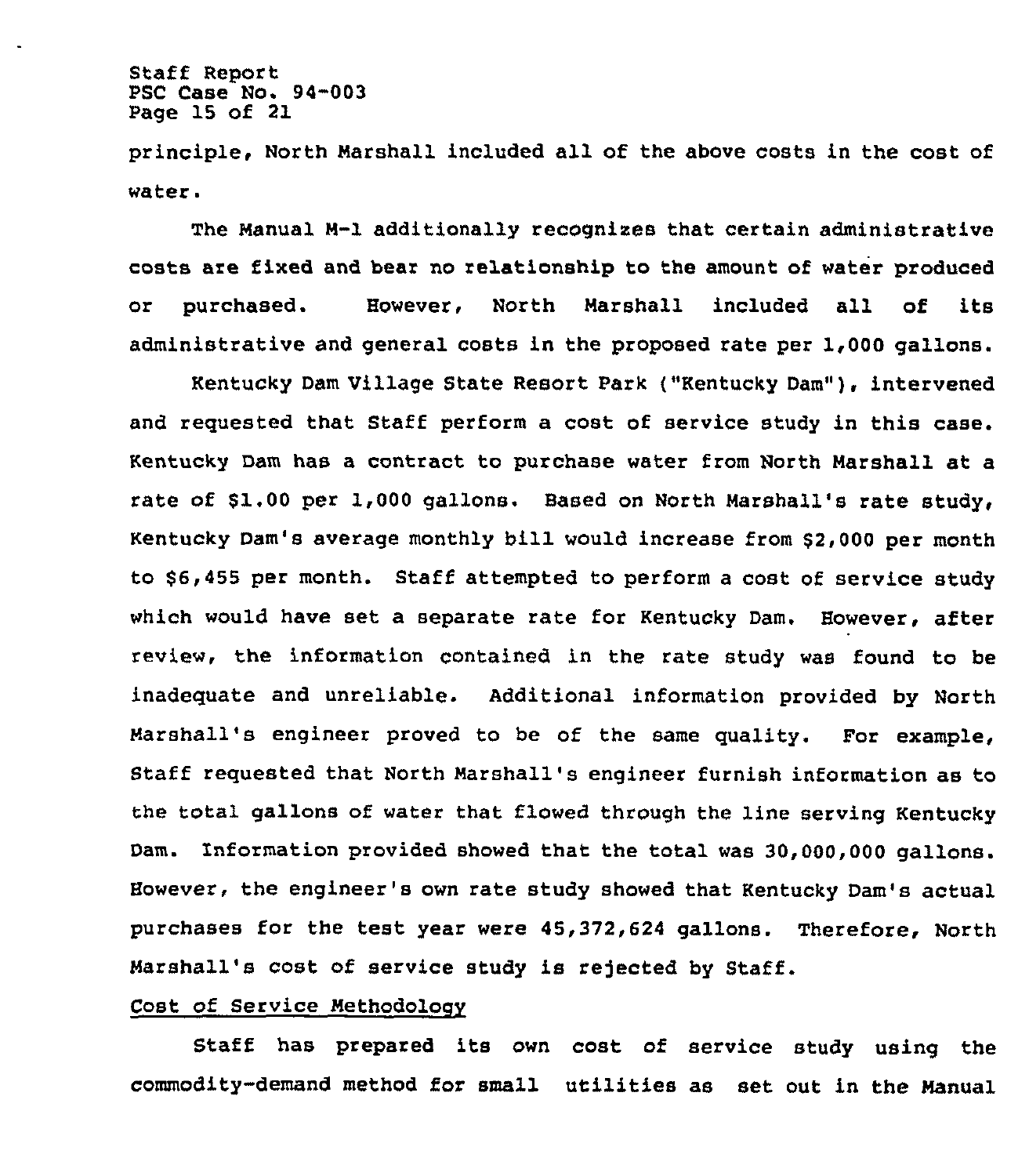Staff Report PSC Case No. 94-003 Page 16 of 21

M-1. <sup>A</sup> properly prepared cost of service study should reflect that a water system provides service to a number of different classes of customers who have different water use patterns and demands. The commodity-demand method for small utilities recognizes the different costs associated with serving both the residential and the large user. This method also recognizes that sufficiently detailed information may not be available from small utilities to prepare a more comprehensive study, which is precisely the reason Staff chose this methodology. Staff's cost of service study is attached as Appendix D.

Using the commodity-demand method, costs are identified as being related to either commodity< demand, customer costs, or direct fire service. Since fire service is not a significant function of North Marshall, that component was not used in this study. Costs allocated to the commodity cost component include those costs that tend to vary with the quantity of water produced such as the cost of chemicals and pumping power. Demand costs are costs associated with providing facilities to meet peak periods of use by system customers. Demand costs include transmission and distribution costs and source of supply. Customer costs include costs incurred to serve customers regardless of the amount or rate of water used, such as billing and collection expenses.

#### SummarV of Appendix <sup>D</sup>

Staff has allocated North Marshall's revenue requirement to commodity, demand and customer components. Sheet D-1 shows the allocation of plant value. The percentages of total plant value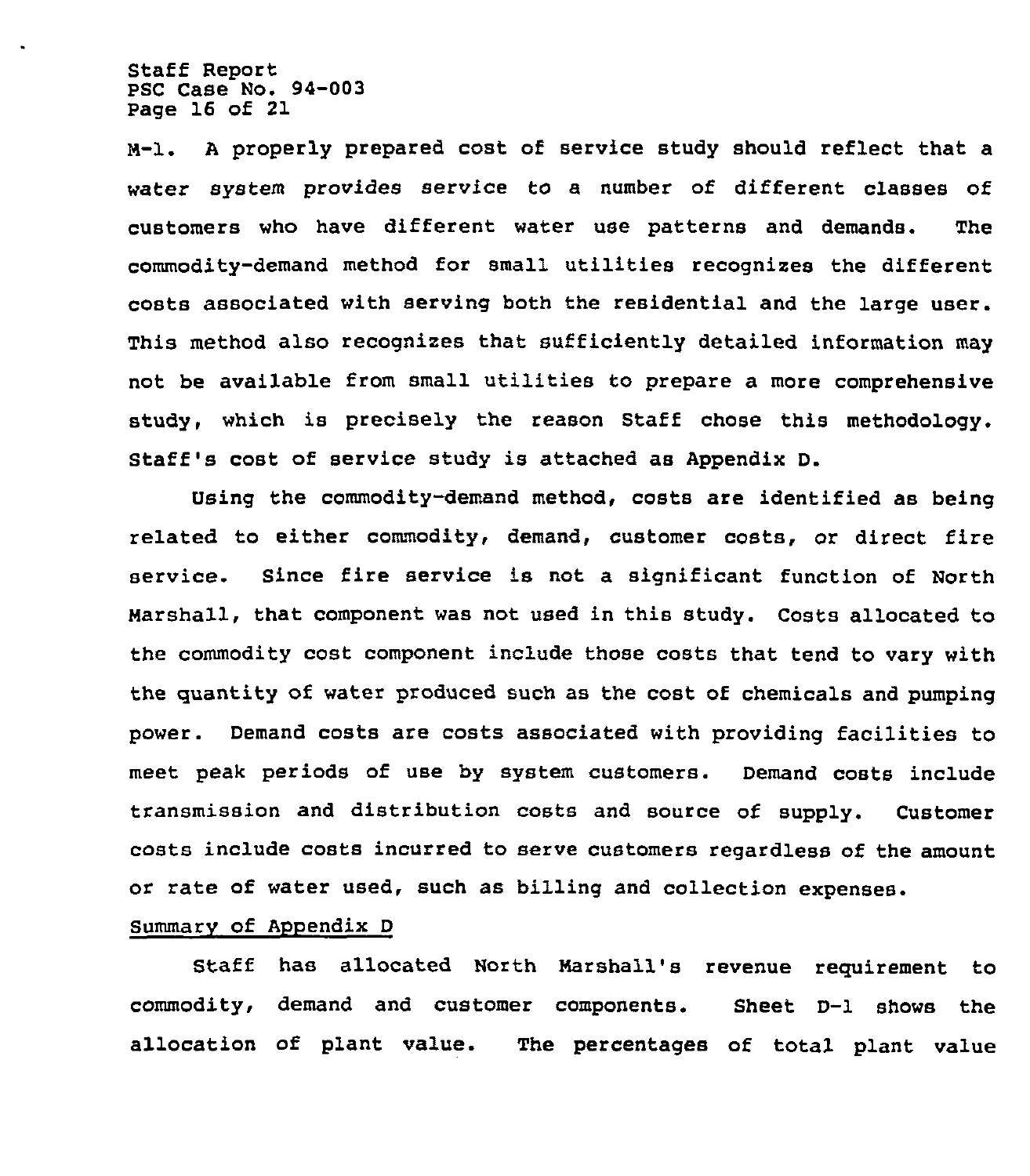Staff Report PSC Case No. 94-003 Page 17 of 21

allocated to each component were applied to actual capital expenses shown on Sheet D-3.

Sheet D-2 shows how total operation and maintenance expenses were allocated to the various cost components. Administrative and general expenses were allocated based on the percentage of the total other operation and maintenance expenses that were previously allocated to each component. Pumping purchased power and chemical expenses were allocated to the commodity component.

Sheet D-3 shows the total revenue allocated to each cost component and includes debt service and depreciation which are allocated based on the plant value percentages determined on Sheet D-l.

Sheet  $D-4$  shows the recommended customer charge for each size meter. Customer charges include meter reading, billing and collecting, and customer accounting costs, as well as capital related costs associated with the service line and meter. Customer costs for North Marshall have been segregated into operation and business components.

The operation costs related to service and meter operations and maintenance have been allocated based on size-weighted equivalents. Using equivalent ratios to compute customer charges provides a rational means to allocate capital costs, maintenance, and the testing expense of larger meters. The business costs such as meter reading and billing and collecting are allocated based on the number of bills issued, since these costs would not vary depending upon size of meter.

Sheet D-5 shows the allocation of the commodity and demand costs shown on Sheet D-3 allocated to the actual rate increments in order to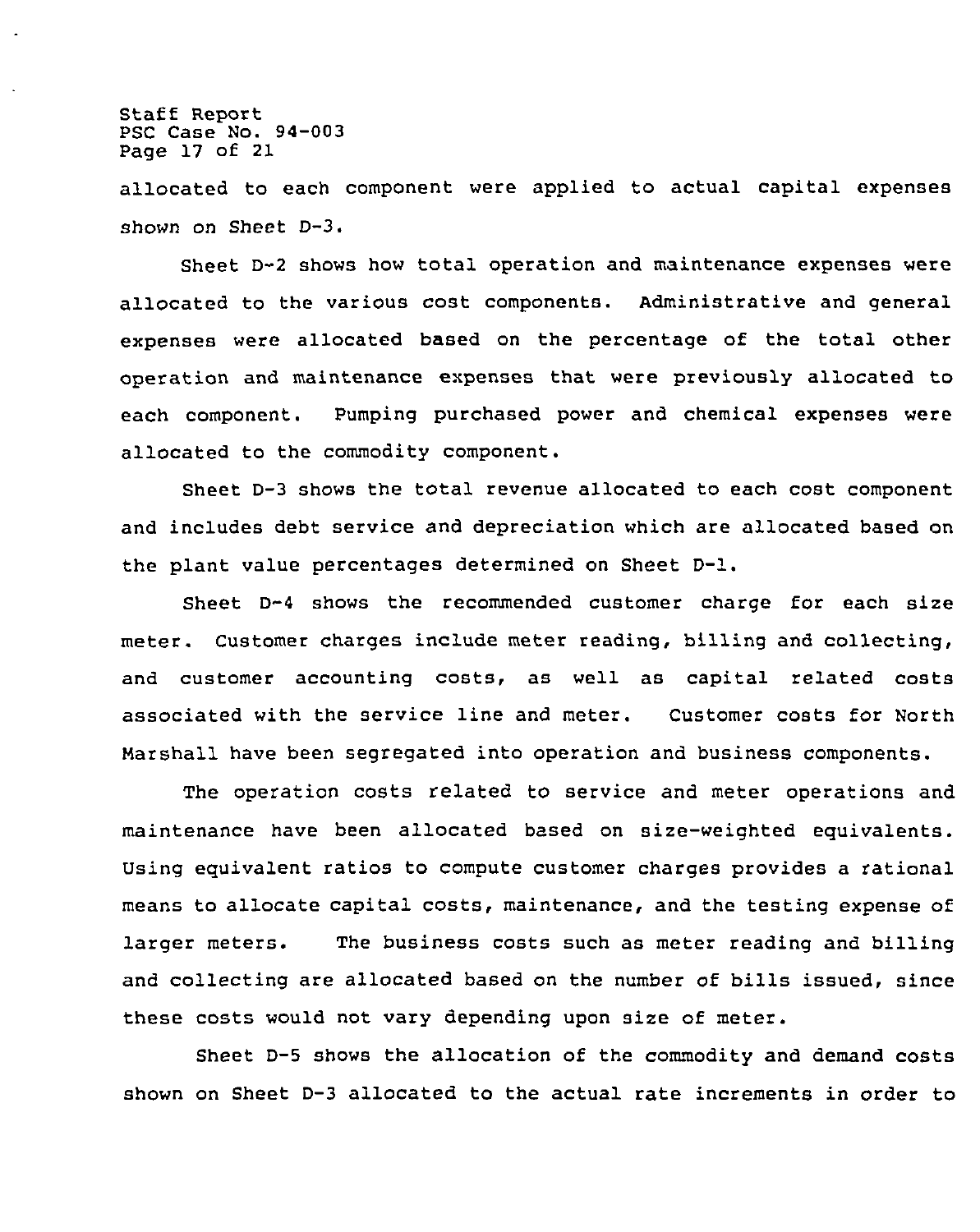Staff Report PSC Case No. 94-003 Page 18 of 21

determine the actual price per thousand gallons. The percentage of actual water sales within each particular increment is applied to the total commodity expense to allocate that expense to each increment.

weighted water sales is used in a similar manner to allocate demand expense between the rate increments. However, water in the first block is increased by a factor of 1.67 and water in the second block is weighted by <sup>a</sup> factor of 1.33. This assumes that water sales in the second and third blocks have a lower peaking factor than sales in the first block, indicating a more uniform usage of water as usage levels increase. Sheet D-6 shows the rates recommended by Staff, and verifies that the rates produce the required revenue.

#### Wholesale Customers

North Marshall has a contract to sell water to Calvert City and Reidland Water District. During the test year neither of these customers purchased water or paid a minimum rate to North Marshall even though North Marshall is responsible for maintaining the 4-inch meters installed to serve these customers. Since North Marshall incurs the cost of maintaining the meters and is contractually committed to providing water should the need arise, Calvert City and Reidland should pay the customer charge associated with a <sup>4</sup> inch connection. In determining the recommended rates, Staff included customer charge revenues from these two customers. All water purchased by these two wholesale customers should be priced at the recommended rates for water service.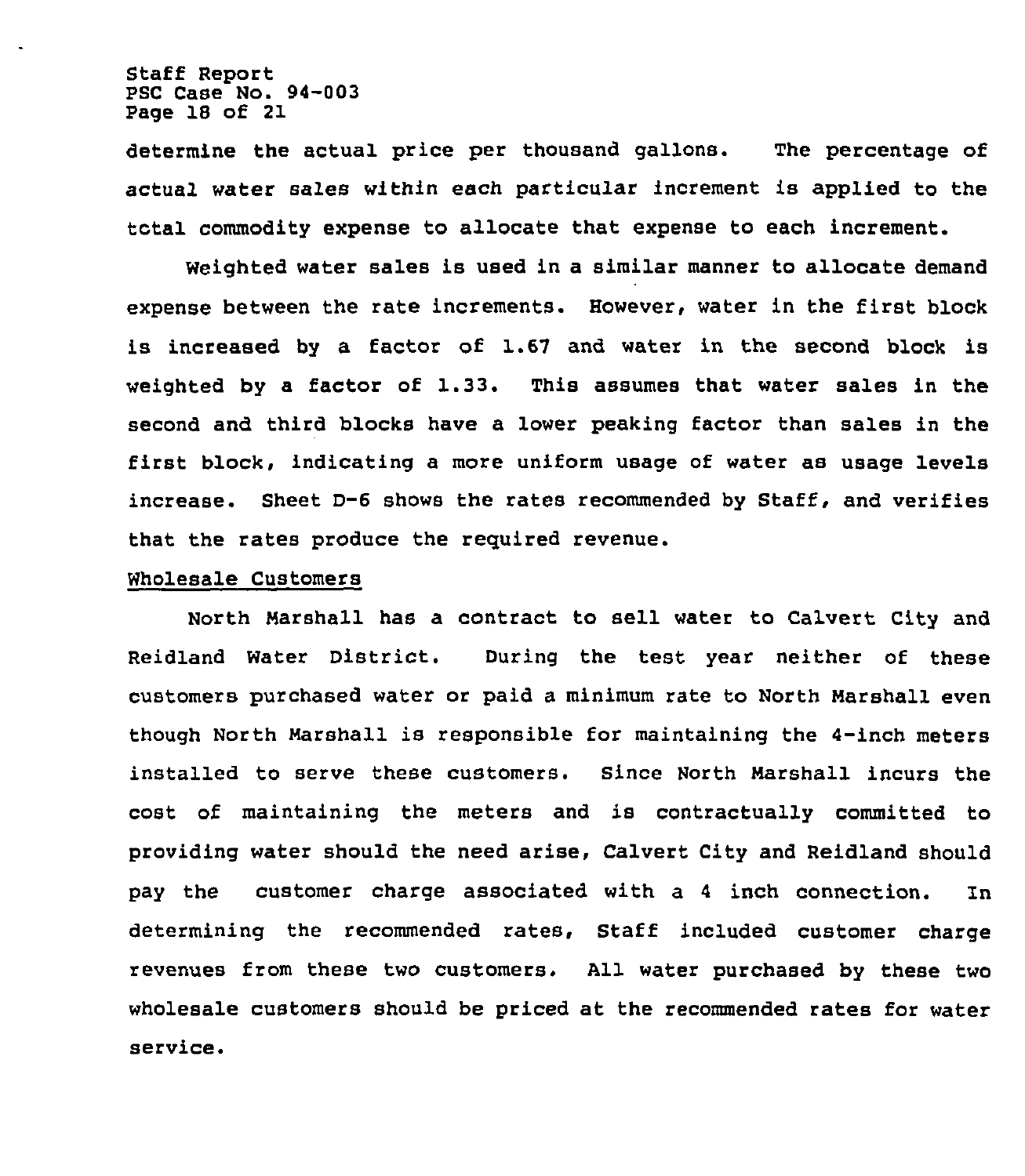Staff Report PSC Case No. 94-003 Page 19 of 21

#### Contract with Jonathan Creek Water District

On October ll, 1993, North Marshall filed <sup>a</sup> proposed contract between it and Jonathan Creek Water District ("Jonathan Creek") which provides that Jonathan Creek may purchase water from North Marshall. $^{11}$ While North Marshall has an adequate water supply, the contract also provides North Marshall the ability to purchase from Jonathan Creek in an emergency situation.

After reviewing the proposed contract, Staff recommends that it be approved. The contract states that Jonathan Creek will be responsible for maintaining the meter; therefore, Staff recommends that Jonathan Creek not be subject to the customer charge but that it pay the rates recommended for water service set out in this report. Staff 's rate study did not include any revenue from water sales to Jonathan Creek since it has not purchased any water to date.

#### Bulk Sales

North Marshall sold 998,500 gallons through a coin operated loading station during the test year. The water was sold at <sup>a</sup> rate of \$2.00 per 1,000 gallons which resulted in revenue in the amount of \$1,997. No information was contained in the application as to the cost of operating and maintaining the loading station; therefore, no adjustment has been made to the bulk sales rate. Based on the cost of service study it appears that the current bulk sales rate is adequate.

 $11$ Case No. 93-410, The Special Contract Filing Between North Marshall Water District and Jonathan Creek Water District, Consolidated with Case No. 94-003 by Order dated April 8, 1994.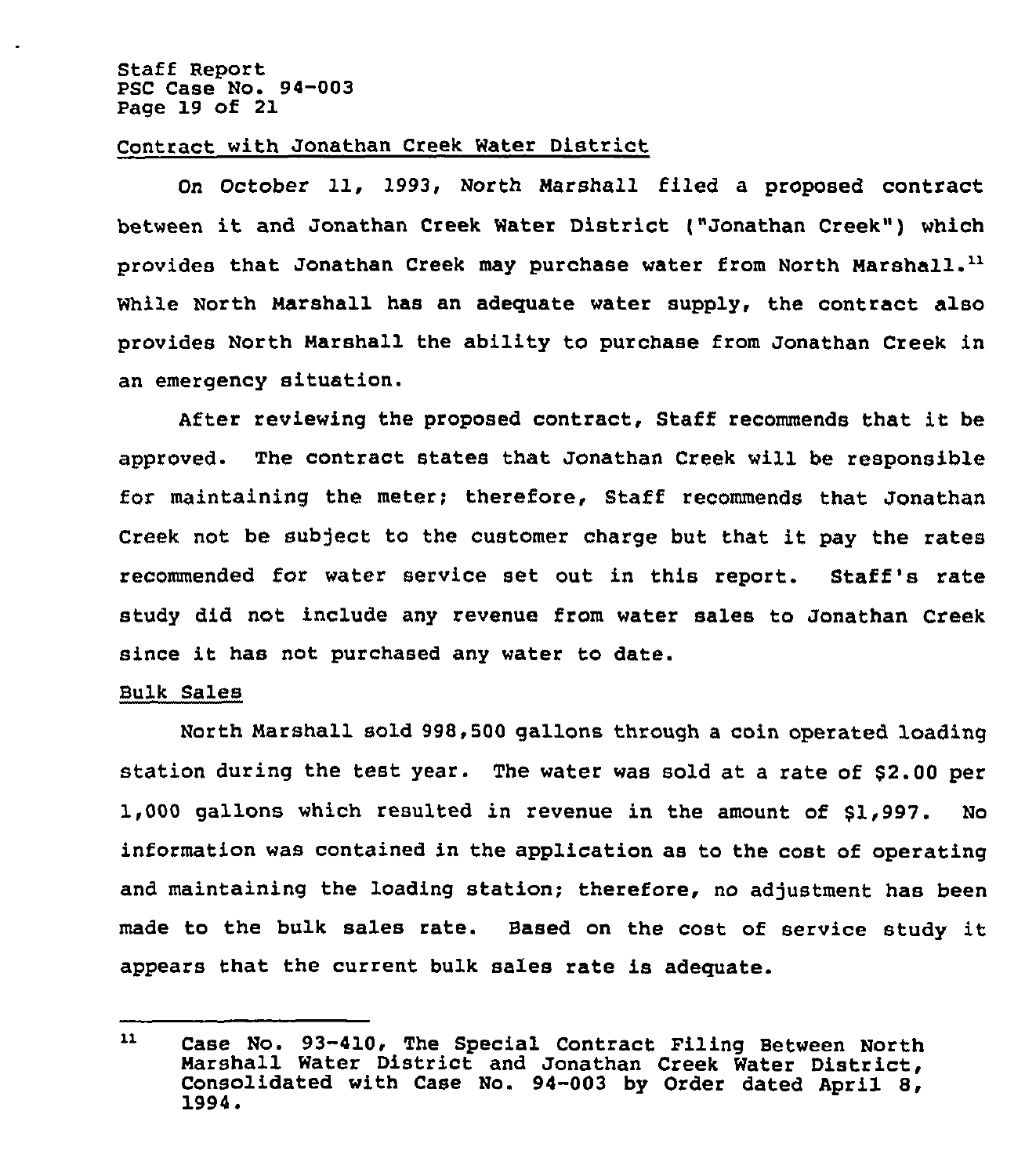#### Staff Report PSC Case No. 94-003 Page 20 of 21

#### Staff Conclusions

It should be noted that concern has been raised by North Marshall that its other customers have been subsidizing Kentucky Dam. Kentucky Dam purchased 45,526,800 gallons during the test year at a rate of \$1.00 per 1,000 gallons. North Marshall sold 40,209,300 gallons to its other customers at <sup>a</sup> rate of <sup>50</sup> cents per 1,000 gallons. It is apparent that water sold at 50 cents per 1,000 would result in a greater subsidy than water sold at a rate of 81.00 per 1,000 gallons.

The cost of service study resulted in a fairly uniform increase for all users with the exception of the 3-inch connections. Currently, all customers, with the exception of Kentucky Dam, that use in excess of 50,000 are charged a rate of 50 cents per 1,000 gallons. The recommended rate for all over 50,000 gallons is 81.43 per 1,000. While this results in a significant increase for the 3-inch connections, it removes the subsidization that has been occurring because of North Marshall's current rate schedule.

The following table shows the percentage increase with North Marshall's proposed rates and Staff recommended rates.

|      | Meter Average | Current  | North Marshall |     | Staff Recommended |     |
|------|---------------|----------|----------------|-----|-------------------|-----|
| Size | Usage         | Bill     | <b>Bill</b>    | 동   | Bill              | ÷   |
| 5/8" | 10,000        | \$21.50  | 26.19          | 22  | 31.41             | 46  |
| 1.0" | 30,000        | 60.50    | 71.97          | 19  | 73.86             | 22  |
| 1.5" | 40,000        | 77.00    | 153.32         | 99  | 101.46            | 32  |
| 2.0" | 100,000       | 148.00   | 306.71         | 107 | 198.38            | 34  |
| 3.0" | 700,000       | 478.00   | 6,632.33       | 242 | 1,033.87          | 116 |
| 4.0" | 4,000,000     | 4,000.00 | 12,910.00      | 223 | 5,525.26          | 38  |

Staff recommends that North Marshall's rates be revised from an eight step declining block schedule to a customer charge and a three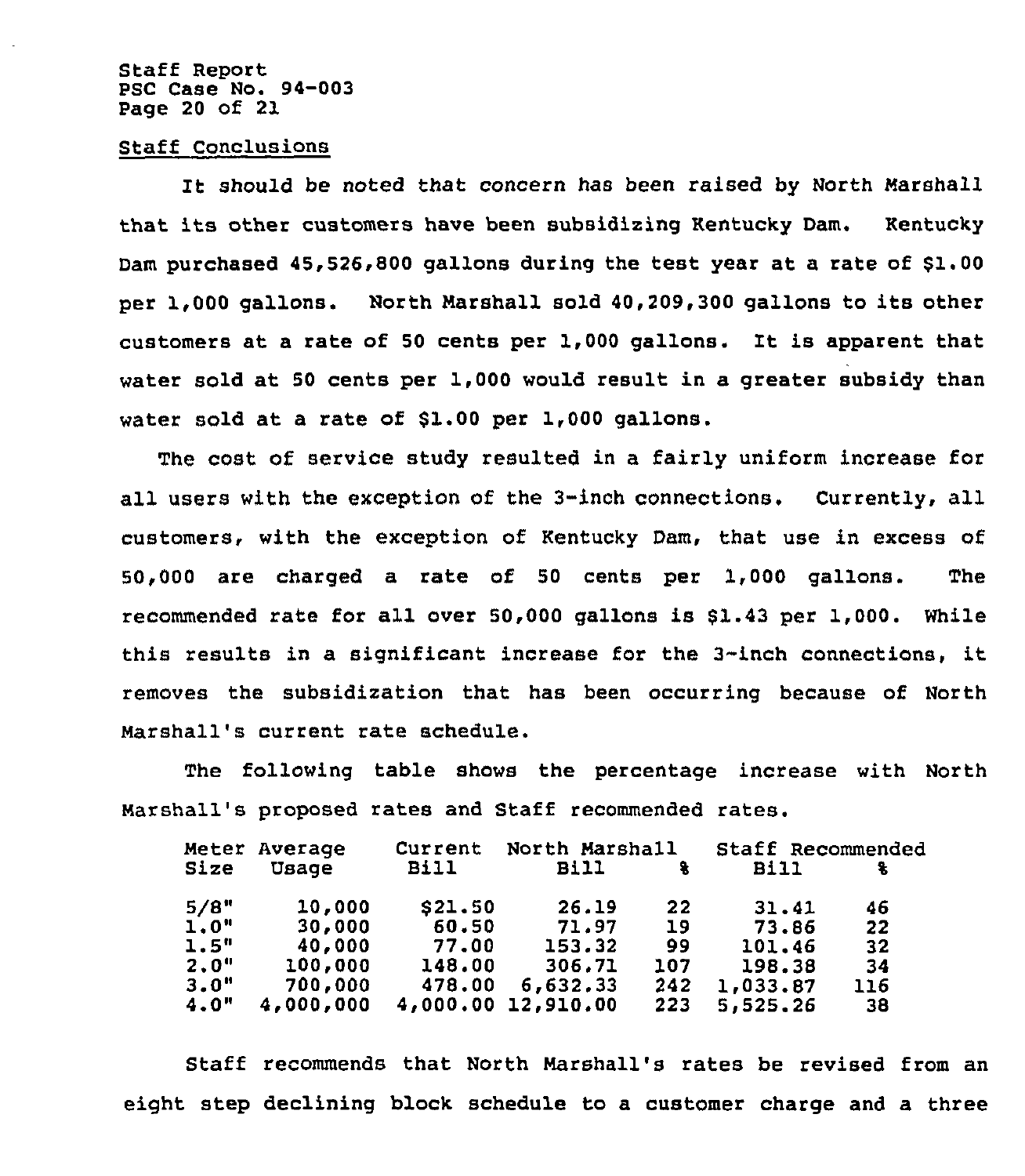Staff Report PSC Case No. 94-003 Page 21 of 21

step design. Staff has not included any water usage in the customer charge due to the number of customers on the system that have exceptionally low water usage. The recommended rates will generate the required revenue from rates and therefore, Staff recommends the rates in Appendix <sup>A</sup> be approved for water service.

G. Signatures

Prepared By: Karen Harrod, CPA Public Utility Financial Analyst Water and Sewer Revenue<br>Requirements Branch Financial Analysis Division

arrin 17 F

Prepared By: Carryn Lee<br>Public Utflity Rate Analyst Communications, Water and Sewer Rate Design Branch Rates and Research Division

אמנגוע

Prepared By Brent Kirtley<br>Public Utility Rate Analyst Communications, Water and Sewer Rate Design Branch Rates and Research Division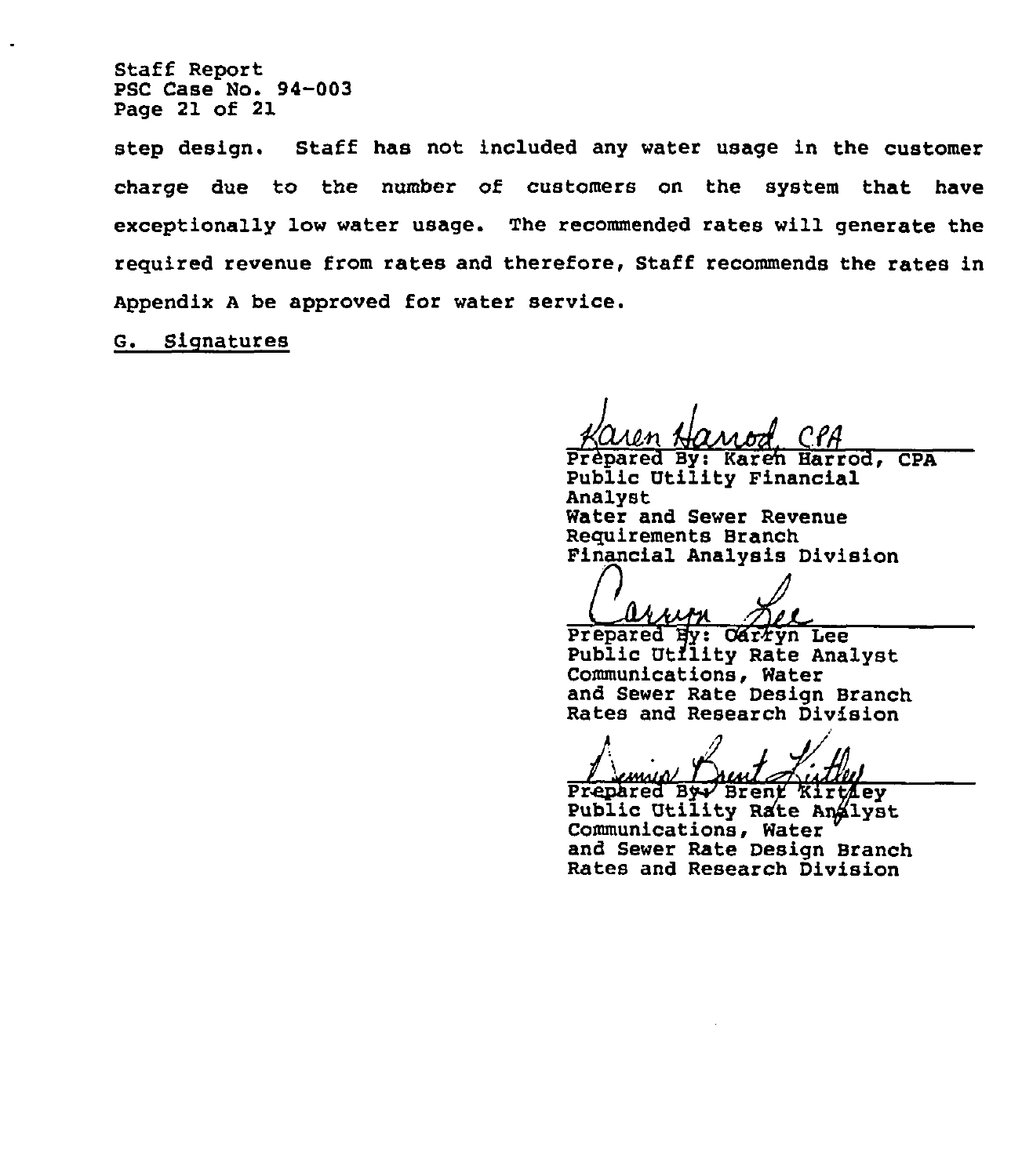#### APPENDIX A TO STAFF REPORT CASE NO. 94-003

The Staff recommends the following rates be prescribed for customers of North Marshall Water District.

# Schedule of Rates

 $\bullet$ 

|  | First 10,000 gallons<br>Next 40,000 gallons |  | $$2.24$ per $1,000$ gallons<br>$1.83$ per $1,000$ gallons |
|--|---------------------------------------------|--|-----------------------------------------------------------|
|  | Over 50,000 gallons                         |  | $1.43$ per $1,000$ gallons                                |

# Bi-Monthly Customer Charoe

| 5/8"    |  | $$9.41$ per 2 months |
|---------|--|----------------------|
| 1.0"    |  | 14.86 per 2 months   |
| 1.5"    |  | 23.96 per 2 months   |
| $2.0$ " |  | 34.88 per 2 months   |
| 3.0"    |  | 60.36 per 2 months   |
| 4.0"    |  | 96.76 per 2 months   |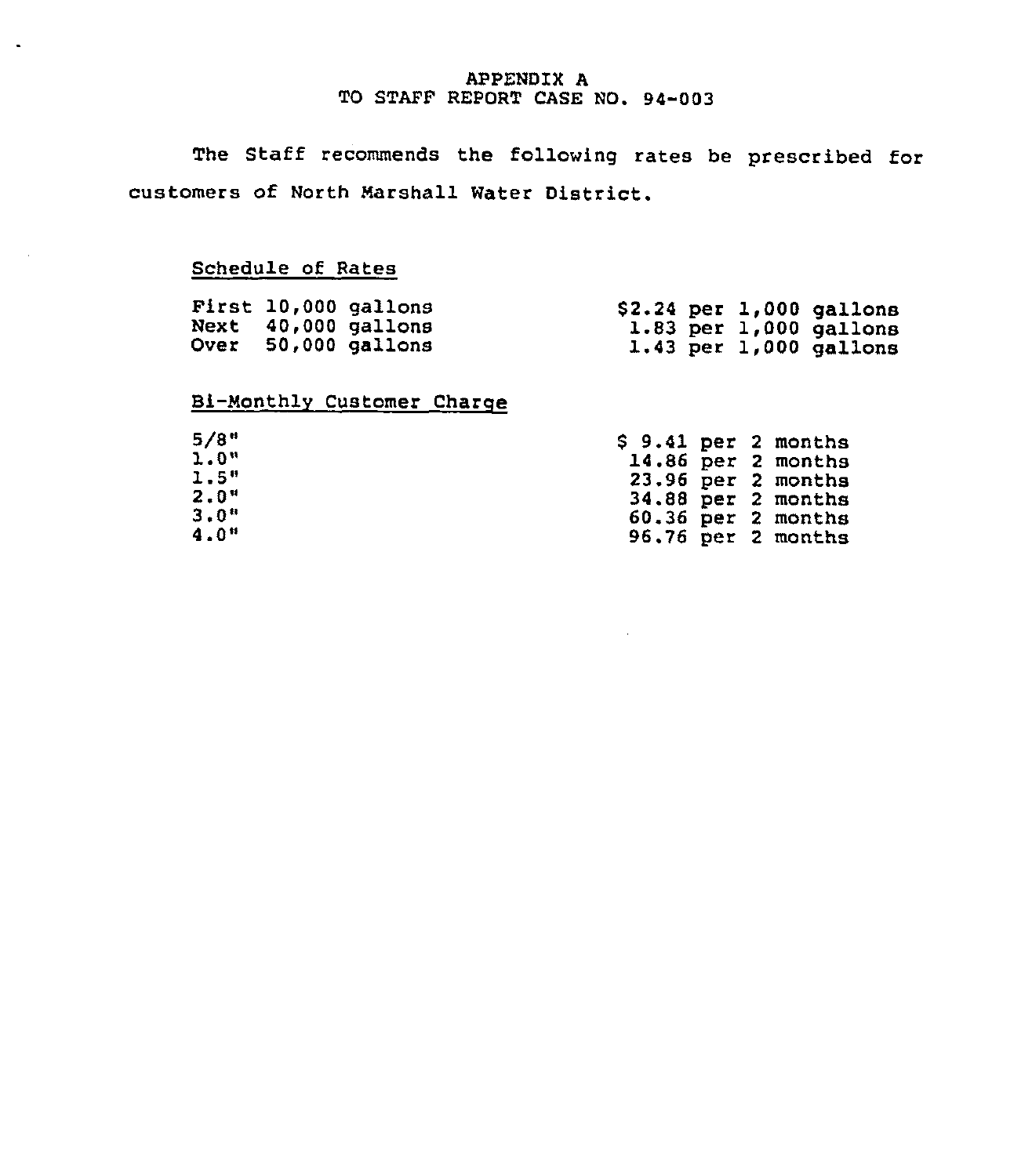## APPENDIX B TO STAFF REPORT CASE NO. 94-003

 $\bar{\phantom{a}}$ 

# North Marshall Water District<br>Statement of Adjusted Operations<br>Test Year Ended 12/31/93

|                                  | Test Year per<br>Application<br>Exhibit 7 | Staff<br>Recommended<br>Adjustments | Staff<br>Recommended<br><b>Test Year</b> |
|----------------------------------|-------------------------------------------|-------------------------------------|------------------------------------------|
| Operating Revenues:              |                                           |                                     |                                          |
| Water Revenue - Metered Sales    | \$545,418                                 | \$15,068                            | \$560,486                                |
| Other Operating Revenues         | 20, 238                                   |                                     | 20, 238                                  |
| Total Operating Revenue          | \$565,656                                 | \$15,068                            | \$580,724                                |
| Operating Expenses:              |                                           |                                     |                                          |
| Source of Supply & Pumping:      |                                           |                                     |                                          |
| Operations Labor                 | 5,998                                     | 764                                 | 6,762                                    |
| Operations Purchased Power       | 64,338                                    | 1,411                               | 65,749                                   |
| Maintenance Labor                | 12,670                                    | 1,615                               | 14,285                                   |
| Maintenance Purchased Power      | 10,730                                    | 235                                 | 10,965                                   |
| Total Source of Supply & Pumping | \$93,736                                  | S.<br>4,025                         | 97,761<br>s.                             |
| Water Treatment Expense:         |                                           |                                     |                                          |
| Operations Labor                 | 2,031                                     | 259                                 | 2,290                                    |
| Operations Purchased Power       | 948                                       | 21                                  | 969                                      |
| Operations Chemicals             | 6,605                                     | 145                                 | 6,750                                    |
| Operations Maint. & Supplies     | 4,971                                     |                                     | 4,971                                    |
| Operations Miscellaneous         | 1,690                                     |                                     | 1,690                                    |
| Maintenance Purchased Power      | 215                                       | 5                                   | 220                                      |
| Maintenance Miscellaneous        | 1,531                                     |                                     | 1,531                                    |
| Total Water Treatment Expense    | 17,991<br>S.                              | s<br>430                            | 18,421<br>S.                             |
| Transmission & Distribution:     |                                           |                                     |                                          |
| Operations Purchased Power       | 3.248                                     | 71                                  | 3,319                                    |
| Maintenance:                     |                                           |                                     |                                          |
| Reservoirs & Tanks - Materials   | 490                                       |                                     | 490.                                     |
| Reservoirs & Tanks - Cont. Serv. | 464                                       |                                     | 464                                      |
| Mains - Labor                    | 1,762                                     | 625                                 | 2,387                                    |
| Mains - Materials                | 23,379                                    | 500                                 | 23,879                                   |
| Mains - Contractual Services     | 24,800                                    | 500                                 | 25,300                                   |
| Meters - Labor                   | 5,842                                     | 745                                 | 6,587                                    |
| Meters - Materials               | 16,648                                    |                                     | 16,648                                   |
| Meters - Contractual Services    | 4,866                                     | 50                                  | 4,916                                    |
| Plant - Labor                    | 8,716                                     | 1,111                               | 9,827                                    |
| Plant - Materials                | 1,527                                     |                                     | 1,527                                    |
| Plant - Contractual Services     | 5,469                                     |                                     | 5,469                                    |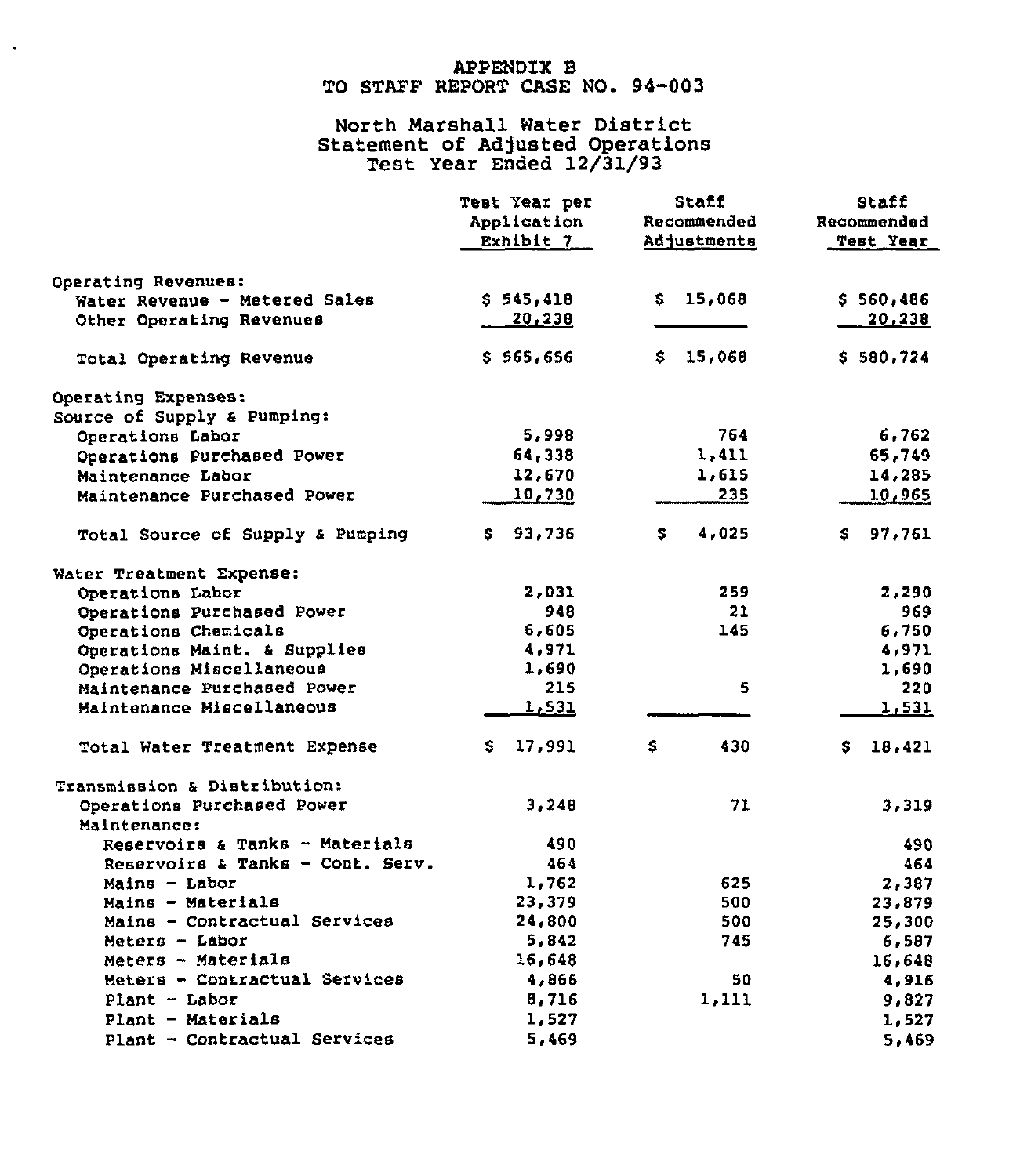| Eydrants - Materials                      | 3.611        |               | 3,611        |
|-------------------------------------------|--------------|---------------|--------------|
| Hydrants - Contractual Services           | 3,494        |               | 3.494        |
| Total Transmission & Dist.                | \$104,316    | 3,602<br>S.   | \$107,918    |
| Customer Accounts:                        |              |               |              |
| Labor - Accounting & Collecting           | 24,844       | 3,167         | 28,011       |
| Materials & Supplies                      | 5,087        |               | 5,087        |
| Cont. Services - Meter Reading            | 14,521       |               | 14,521       |
| Bad Debt Expense                          | 516          |               | 516          |
| <b>Total Customer Accounts</b>            | \$44,968     | 3,167<br>S.   | 48,135<br>S. |
| Administration & General:                 |              |               |              |
| Labor                                     | 78,564       | 10,015        | 88,579       |
| Office Supplies & Expense                 | 11,944       |               | 11,944       |
| Outside Services                          | 10,571       |               | 10,571       |
| Insurance                                 | 13,389       |               | 13,389       |
| Advertising                               | 7,422        |               | 7,422        |
| Regulatory Commission Expense             | 799          |               | 799          |
| <b>Transportation Expense</b>             | 9,235        |               | 9,235        |
| Miscellaneous General Expense             | 5,551        |               | 5,551        |
| Payroll Taxes                             | 9,828        | 1,369         | 11,197       |
| Employee Benefits                         | 26,476       |               | 26,476       |
| Employee Pensions                         | 5,145        | 895           | 6,040        |
| Damages and Injuries                      | 1,648        |               | 1,648        |
| <b>Total Administrative &amp; General</b> | \$180,572    | \$12,279      | \$192,851    |
|                                           |              |               |              |
| Depreciation Expense                      | 109,806      | 28,290        | 138,096      |
| Total Operation & Maintenance Exp.        | \$551,389    | \$ 51,793     | \$603,182    |
| Operating Income                          | \$14,267     | \$(.36, 725)  | \$(.22, 458) |
| Other Income                              |              |               |              |
| Interest Income                           | 19,721       | (16,171)      | 3,550        |
| Nonutility Income                         | 3,750        | (3,750)       | $-0-$        |
| <b>Total Other Income</b>                 | \$23,471     | \$() 19, 921) | S.<br>3,550  |
| Other Expense                             |              |               |              |
| Amort. of Debt Discount                   | 4,515        |               | 4,515        |
| Adjusted Operations                       | $5 - 33.223$ | \$1, 56, 646) | \$ (23.423)  |

 $\Box$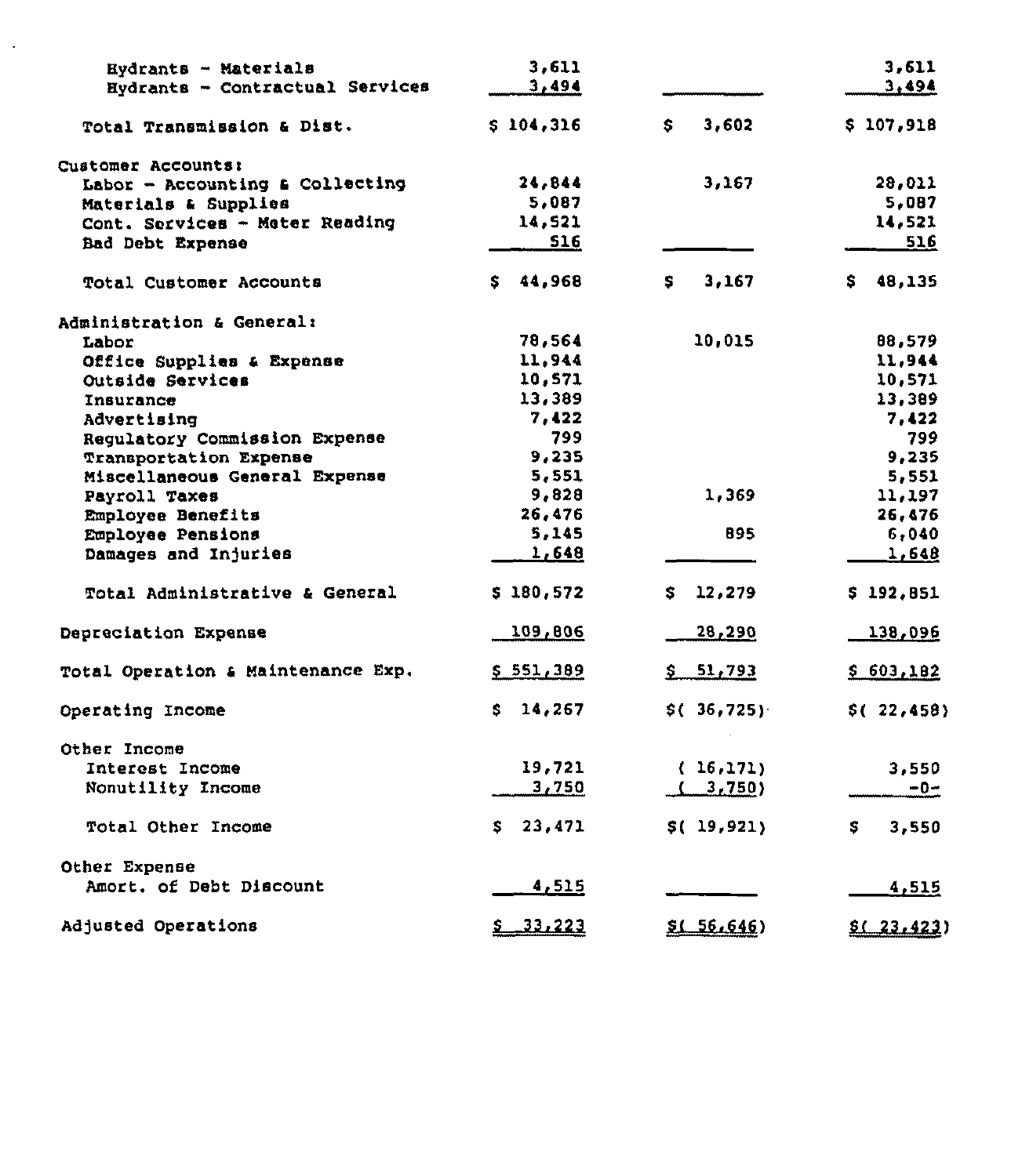APPENDIX C

 $\hat{\mathbf{r}}$ 

÷,

BILLING ANALYSIS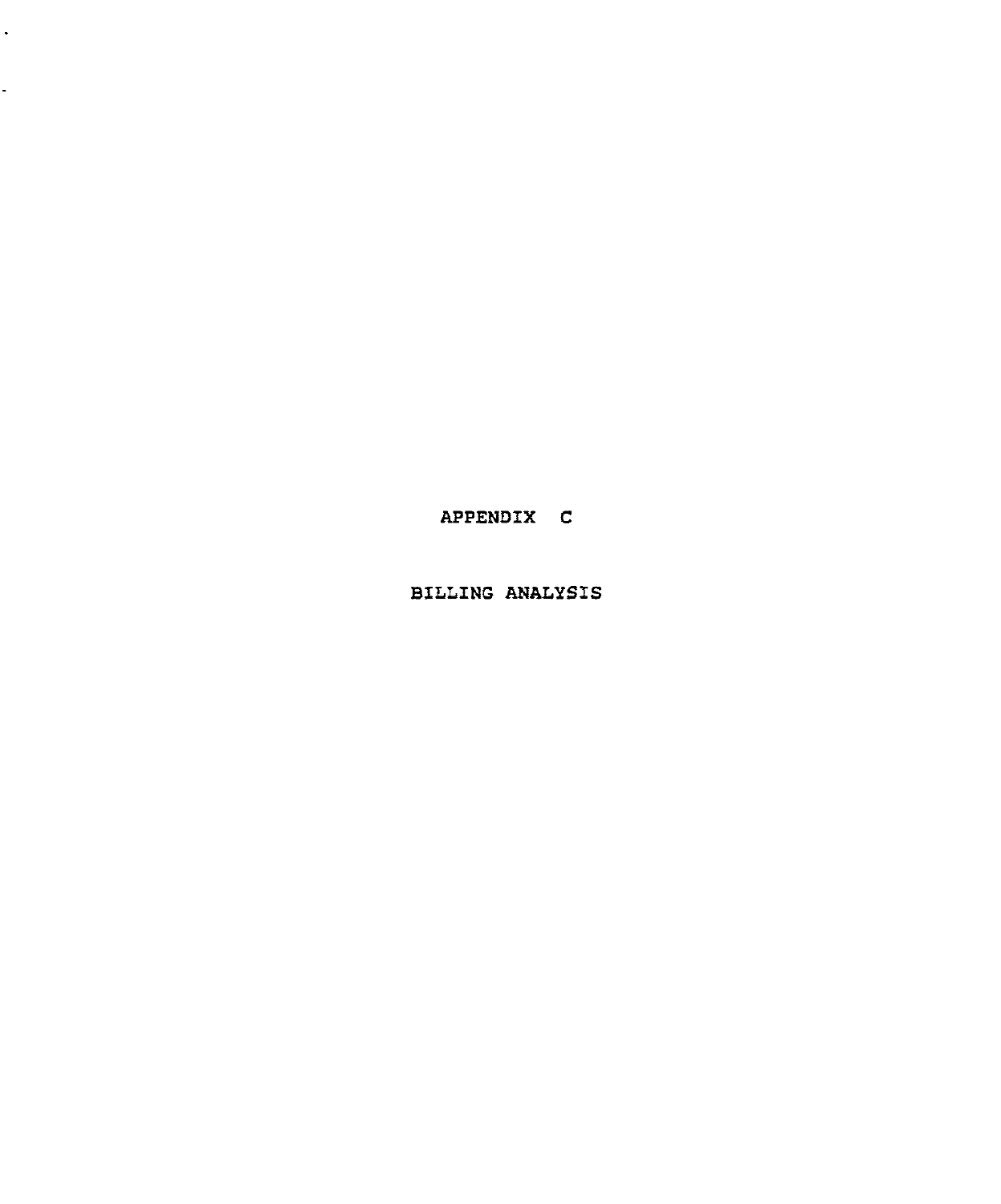$\bullet$ 

 $\sim 10^{-1}$ 

| INCREMENTS             | <b>BILLS</b> | <b>GALLONS</b> | 4,000      | 6,000      | 10,000     | 10,000    | 10,000    | 10,000    | 50,000    | 100,000 |
|------------------------|--------------|----------------|------------|------------|------------|-----------|-----------|-----------|-----------|---------|
| First 4,000 gallons    | 5,965        | 9,197,600      | 9,197,600  |            |            |           |           |           |           |         |
| 6,000 gallons<br>Next  | 7,695        | 54,316,000     | 30,760,000 | 23.536,000 |            |           |           |           |           |         |
| Next 10,000 gallons    | 5,849        | 80.261.700     | 23,396,000 | 35,094,000 | 21,771,700 |           |           |           |           |         |
| Next 10,000 gallons    | 945          | 22,543,500     | 3,760,000  | 5,670,000  | 9,450,000  | 3,643.500 |           |           |           |         |
| Next 10,000 gallons    | 271          | 9.237.900      | 1,084.000  | 1,626,000  | 2,710,000  | 2,710.000 | 1,107,900 |           |           |         |
| Next 10,000 gallons    | 91           | 4,060,900      | 364,000    | 546,000    | 910.000    | 910.000   | 910.000   | 420,900   |           |         |
| 50,000 gallons<br>Next | 123          | 8.012.200      | 492,000    | 738,000    | 1,230,000  | 1,230.000 | 1,230.000 | 1,230,000 | 1,862,200 |         |
| Over 100,000 gallons   |              | 918,000        | 28,000     | 42,000     | 70.000     | 70.000    | 70,000    | 70,000    | 350,000   | 218,000 |
| <b>TOTALS</b>          | 20,946       | 168,547,000    | 69,121,600 | 67,252,000 | 36,141,700 | 6,563,500 | 3,317,900 | 1,720,900 | 2,212,200 | 218,000 |

USAGE TABLE -  $5/8$  Inch Connections

REVENUE TABLE - 5/8 INCE CONNECTIONS

| INCREMENTS             | <b>BILLS</b> | <b>CALLONS</b> | <b>RATE</b> | <b>REVENUE</b> |
|------------------------|--------------|----------------|-------------|----------------|
| First 4,000 gallons    | 20,946       | 69,121,600     | \$9.50      | \$198,987.00   |
| 6,000 gallons<br>Next  |              | 67,252,000     | 2.00        | 134,504.00     |
| Next 10,000 gallons    |              | 36,141.700     | 1.75        | 63.247.98      |
| Next 10,000 gallons    |              | 8,563,500      | 1.50        | 12.845.25      |
| Next 10,000 gallons    |              | 3,317,900      | 1.25        | 4.147.38       |
| Next 10,000 gallons    |              | 1,720,900      | 1.10        | 1.092.99       |
| 50,000 gallons<br>Next |              | 2,212,200      | 1.00        | 2,212.20       |
| Over 100,000 gallons   |              | 218,000        | - 50        | 109.00         |
| <b>TOTALS</b>          |              | 188,547,800    |             | \$417.945.79   |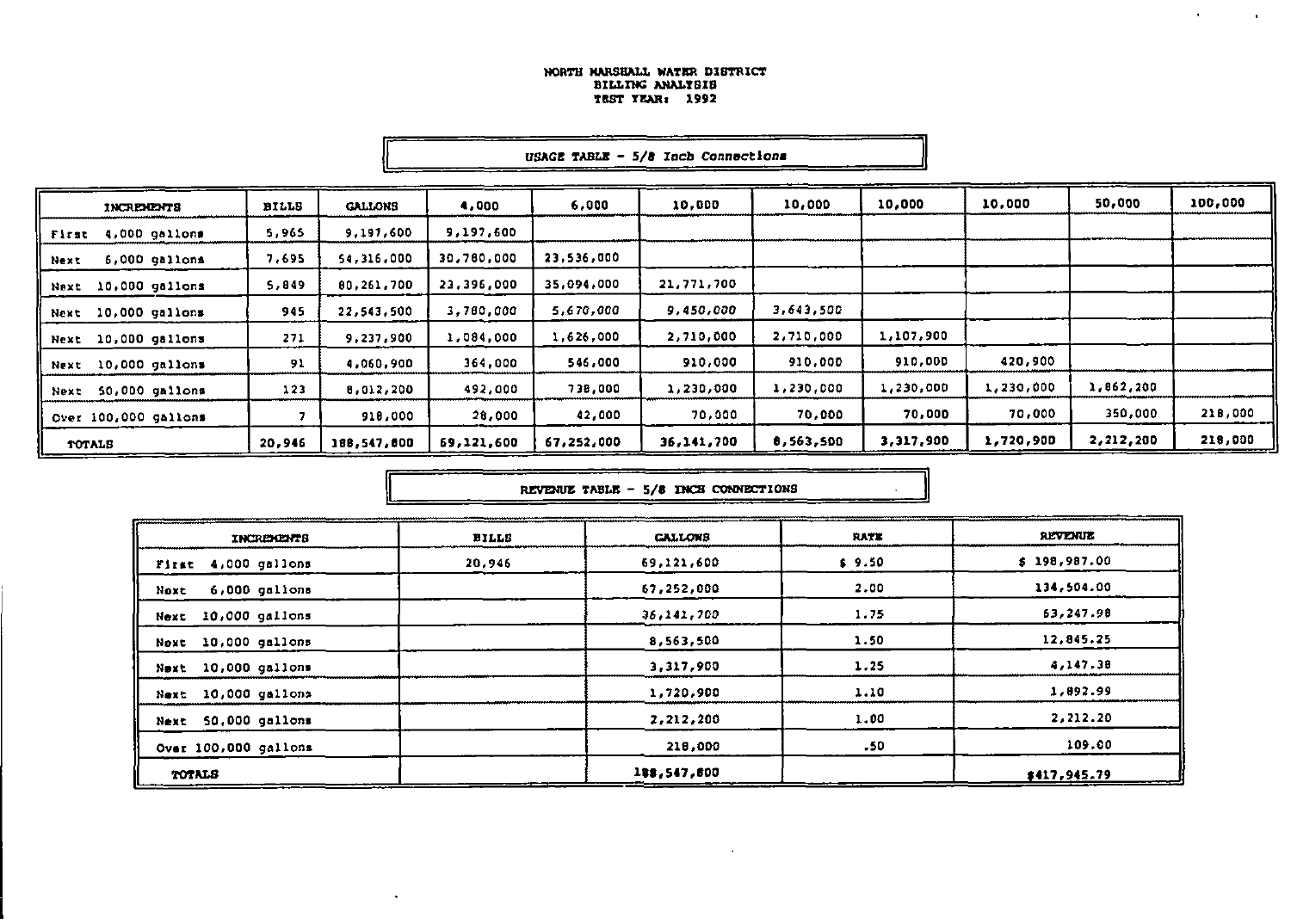<u> 1975 - Andrew Mars Bernson, Amerika</u>

н

| <b>INCREMENTS</b>     | <b>BILLS</b> | <b>CALLONS</b> | 4,000     | 6,000     | 10,000    | 10,000    | 10,000    | 10,000    | 50,000    | 100,000   |
|-----------------------|--------------|----------------|-----------|-----------|-----------|-----------|-----------|-----------|-----------|-----------|
| First 4,000 gallons   | 412          | 588,600        | 588,600   |           |           |           |           |           |           |           |
| 6.000 gallons<br>Next | 305          | 2,162,600      | 1,220,000 | 942,600   |           |           |           |           |           |           |
| Next 10,000 gallons   | 284          | 4,072,300      | 1,136,000 | 1,704,000 | 1,232,300 |           |           |           |           |           |
| Next 10,000 gallons   | 109          | 2,613,600      | 436.000   | 654.000   | 1,090,000 | 433,600   |           |           |           |           |
| Hext 10,000 gallons   | 51           | 1,767,600      | 204.000   | 306,000   | 510,000   | 510,000   | 237,600   |           |           |           |
| Next 10,000 gallons   | 28           | 1,240,800      | 112.000   | 165,000   | 280,000   | 280,000   | 280.000   | 120,800   |           |           |
| Next 50,000 gallons   | 55           | 3,752,400      | 220,000   | 330.000   | 550,000   | 550,000   | 550,000   | 550.000   | 1,002,400 |           |
| Over 100,000 gallons  | 52           | 9,427,600      | 208.000   | 312.000   | 520,000   | 520,000   | 520,000   | 520,000   | 2,600,000 | 4,227,600 |
| TOTALS                | 1.296        | 25,625,500     | 4,124,600 | 4 416,600 | 4,182,300 | 2,293,600 | 1,567,600 | 1,190,800 | 3,602,400 | 4,227,600 |

USAGE TABLE - 1 INCH CONNECTIONS

---

 $\sim$ 

 $\sim 10^{-11}$ 

|                        |              | REVENUE TABLE - 1 INCH CONNECTIONS |                  |                |
|------------------------|--------------|------------------------------------|------------------|----------------|
| <b>INCREMENTS</b>      | <b>BILLS</b> | <b>GALLONS</b>                     | RATE             | <b>REVENUE</b> |
| 4.000 gallons<br>First | 1,296        | 4,124,500                          | \$16.00          | \$20,736.00    |
| 6,000 gallons<br>Next  |              | 4,416,600                          | 2.00             | 8,833.20       |
| Next 10,000 gallons    |              | 4,182,300                          | 1.75             | 7,319.03       |
| Next 10,000 gallons    |              | 2,293,600                          | 1.50             | 3,440.40       |
| Next 10,000 gallons    |              | 1,587,600                          | 1.25             | 1,984.50       |
| Next 10,000 gallons    |              | 1,190,600                          | 1.10             | 1,309.88       |
| 50,000 gallons<br>Next |              | 3,602,400                          | 1.00             | 3,602.40       |
| Over 100,000 gailons   |              | 4,227,600                          | .50 <sub>1</sub> | 2,113.80       |
| <b>TOTALS</b>          |              | 25,625,500                         |                  | \$49,339.21    |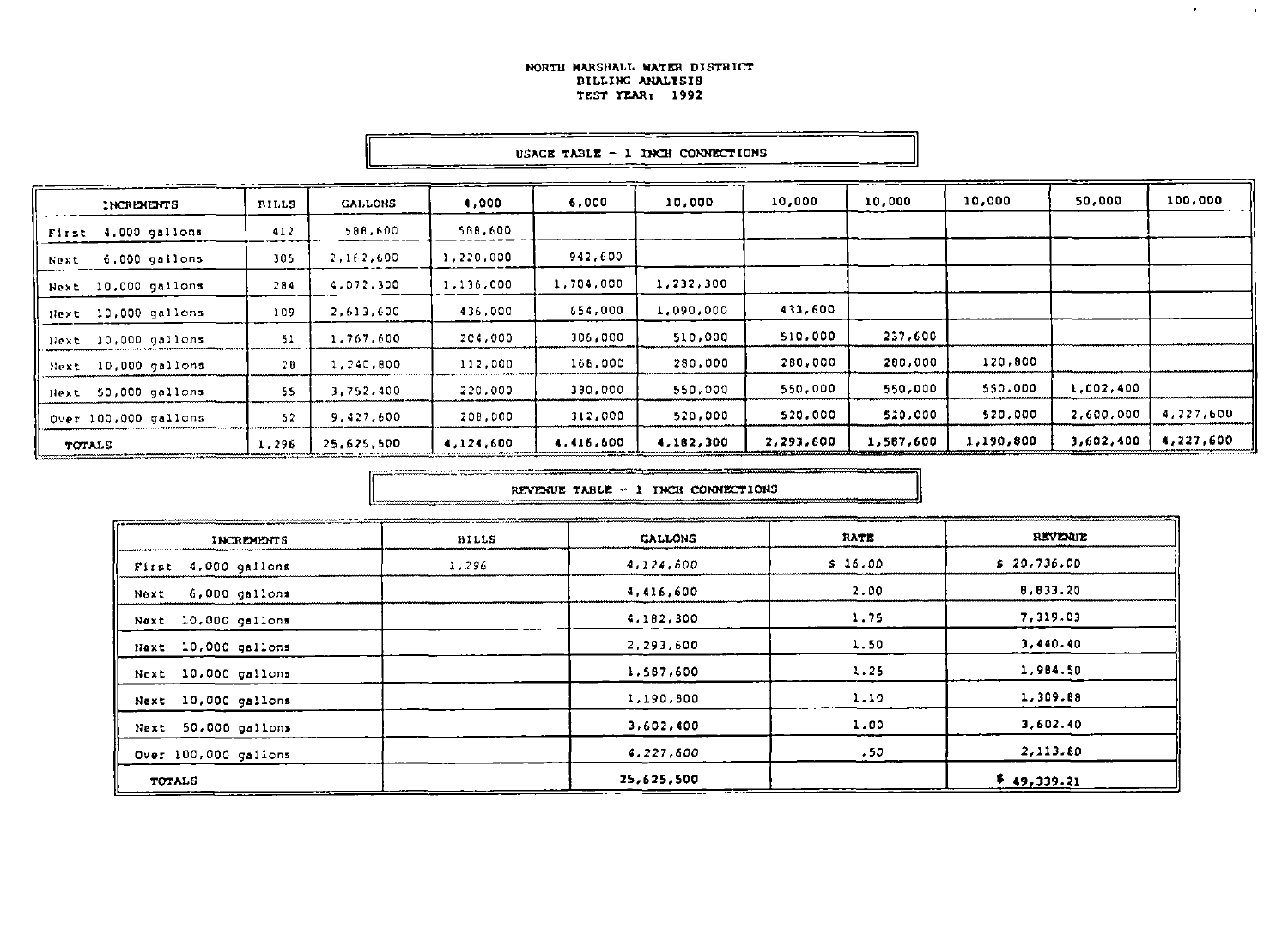$\mathbf{r}$ 

 $\mathbf{A}^{\mathrm{eff}}$ 

|                              |              |                |         | uunuu ampaa |         |         |         |         |           |           |
|------------------------------|--------------|----------------|---------|-------------|---------|---------|---------|---------|-----------|-----------|
| <b>INTRENENTS</b>            | <b>BILLS</b> | <b>GALLONS</b> | 4,000   | 6,000       | 10,000  | 10,000  | 10,000  | 10,000  | 50,000    | 100,000   |
| 4,000 gallons<br>First       | 11           | 5,100          | 5,100   |             |         |         |         |         |           |           |
| 6.000 gallons<br><b>Next</b> | 8            | 56,500         | 32,000  | 24,500      |         |         |         |         |           |           |
| Next 10,000 gallons          | 9.           | 148,600        | 36,000  | 54,000      | 58,600  |         |         |         |           |           |
| Next 10,000 gallons          |              | 100,400        | 16,000  | 24,000      | 40,000  | 20,400  |         |         |           |           |
| Next 10,000 gallons          | э            | 107,000        | 12,000  | 18,000      | 30,000  | 30,000  | 17,000  |         |           |           |
| Next 10,000 gallons          | 2.           | 84,800         | 8,000   | 12,000      | 20,000  | 20,000  | 20,000  | 4,800   |           |           |
| Next 50,000 gallons          | 16           | 1,310,900      | 64,000  | 96,000      | 160,000 | 160,000 | 160,000 | 160,000 | 510,900   |           |
| Over 100,000 gallons         | 31           | 7,605,600      | 124,000 | 186,000     | 310,000 | 310,000 | 310,000 | 310,000 | 1,550,000 | 4,505,600 |
| TOTALS                       | 84           | 9,418,900      | 297,100 | 414,500     | 618,600 | 540,400 | 507,000 | 474,600 | 2,060,900 | 4,505,600 |

#### **BSAGE TABLE - 1-1/2 INCH CONNECTIONS**

REVENUE TABLE - 1-1/2 INCH CONNECTIONS 

--------------

| <b>INCREMENTS</b>       | <b>BILLS</b> | <b>GALLONS</b> | RATE   | REVENUE    |
|-------------------------|--------------|----------------|--------|------------|
| First 4,000 gallons     | 84           | 297,100        | 520.00 | \$1,680.00 |
| $6,000$ gallons<br>Next |              | 414.500        | 2.00   | 829.00     |
| 10,000 gallons<br>Next  |              | 618,600        | 1.75   | 1,082.55   |
| 10,000 gallons<br>Next  |              | 540,400        | 1.50   | 810.60     |
| Next 10,000 gallons     |              | 507.000        | 1.25   | 633.75     |
| 10,000 gallons<br>Next  |              | 474.600        | 1.10   | 522.28     |
| Next 50,000 gallons     |              | 2,060.900      | 1.00   | 2,060.90   |
| Over 100,000 gallons    |              | 4,505,600      | .50    | 2,252.80   |
| TOTALS                  |              | 9,418,900      |        | \$9,671.86 |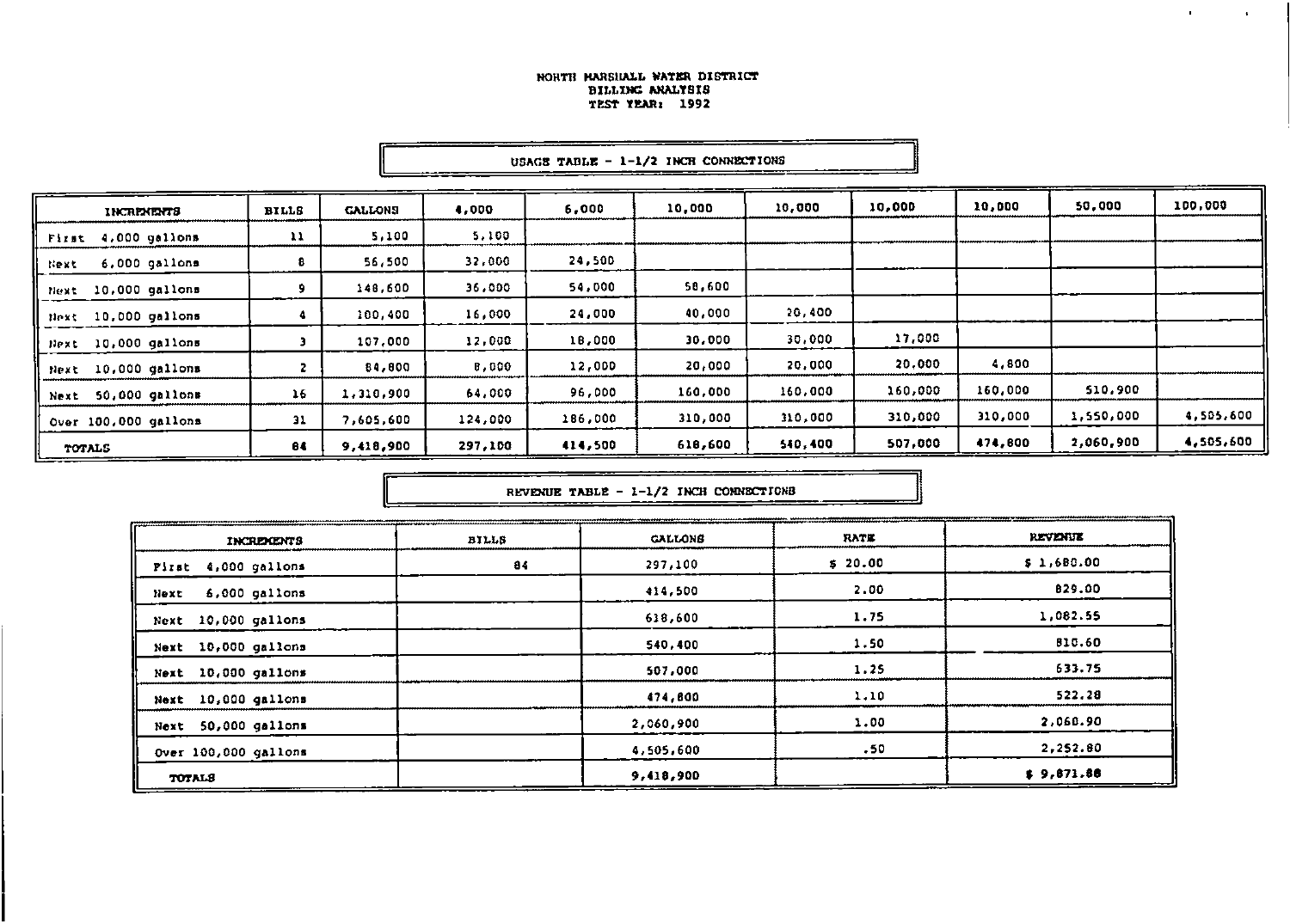\_\_\_\_\_\_

\_\_\_\_\_\_\_

|                        |              |                |         | ujnju indje |         |         |         |         |           |            |
|------------------------|--------------|----------------|---------|-------------|---------|---------|---------|---------|-----------|------------|
| <b>INCREMENTS</b>      | <b>BILLS</b> | <b>GALLONS</b> | 4,000   | 6,000       | 10,000  | 10,000  | 10,000  | 10,000  | 50,000    | 100,000    |
| First 4,000 gallons    | 24           | O              | 0       |             |         |         |         |         |           |            |
| 6,000 gallons<br>Next. |              | 30,500         | 16,000  | 14,500      |         |         |         |         |           |            |
| Hext 10,000 gallons    | 17           | 241,800        | 60,000  | 102,000     | 71,800  |         |         |         |           |            |
| Next 10,000 gallons    |              | 171,400        | 28,000  | 42,000      | 70,000  | 31,400  |         |         |           |            |
| Bext 10,000 gallons    |              | 143,400        | 16,000  | 24,000      | 40,000  | 40,000  | 23,400  |         |           |            |
| Next 10,000 gallons    |              | 402,100        | 36,000  | 54,000      | 90,000  | 90,000  | 90,000  | 42,100  |           |            |
| Next 50,000 gallons    | 1B           | 1,282,900      | 72,000  | 108,000     | 180,000 | 180,000 | 180,000 | 180,000 | 382,900   |            |
| Over 100,000 gallons   | 49           | 16,082,600     | 196,000 | 294,000     | 490,000 | 490,000 | 490,000 | 490,000 | 2,450,000 | 11,182,600 |
| TOTALS                 | 132          | 18,354,700     | 432.000 | 638,500     | 941,800 | 831,400 | 783,400 | 712,100 | 2,832,900 | 11,182,600 |

|  |  | USAGE TABLE - 2 INCH CONNECTIONS |
|--|--|----------------------------------|

\_\_\_\_\_\_\_\_\_\_\_\_

|  |  |  | REVENUE TABLE - 2 INCH CONNECTIONS |  |
|--|--|--|------------------------------------|--|
|  |  |  |                                    |  |

| INCREMENTS             | <b>BILLS</b> | <b>CALLONS</b> | <b>RATE</b> | REVENUE        |
|------------------------|--------------|----------------|-------------|----------------|
| 4,000 gallons<br>First | 132          | 432,000        | \$30.00     | 3,960.00<br>s. |
| 6,000 gallons<br>Next  |              | 638,500        | 2.00        | 1,277.00       |
| Next 10,000 gallons    |              | 941,800        | 1.75        | 1,648.15       |
| 10,000 gallons<br>Next |              | 831,400        | 1.50        | 1,247.10       |
| 10,000 gallons<br>Next |              | 783,400        | 1.25        | 979.25         |
| Next 10,000 gallons    |              | 712,100        | 1.10        | 783.31         |
| 50,000 gallons<br>Next |              | 2,832,900      | 1.00        | 2,832.90       |
| Over 100,000 gallons   |              | 11,192,600     | .50         | 5,591.30       |
| TOTALS                 |              | 18,354,700     |             | \$18,319.01    |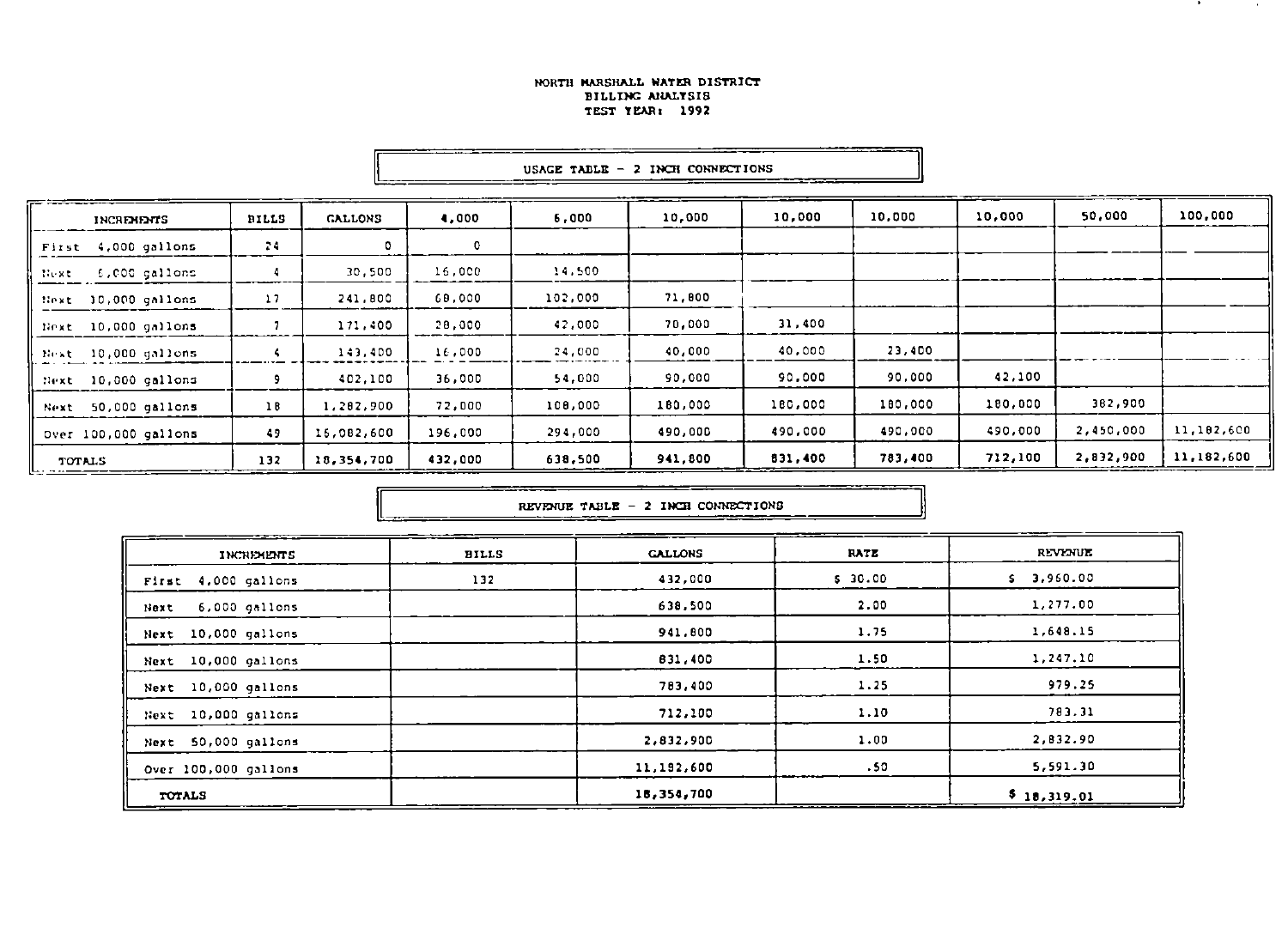$\mathbf{q} = \mathbf{q} \times \mathbf{q}$  ,  $\mathbf{q} = \mathbf{q}$ 

| <b>INCREMENTS</b>     | <b>BILLS</b> | <b>GALLONS</b> | 4,000  | 6,000        | 10,000  | 10,000  | 10,000   | 10,000  | 50,000  | 100,000   |
|-----------------------|--------------|----------------|--------|--------------|---------|---------|----------|---------|---------|-----------|
| First 4,000 gallons   |              | D              | o      |              |         |         |          |         |         |           |
| 6,000 gallons<br>Next |              | 6,500          | 4,000  | 2,500        |         |         |          |         |         |           |
| Next 10,000 gallons   |              | 0              | 0      | 0            |         |         |          |         |         |           |
| Hext 10,000 gallons   |              |                | 0      |              | 0       | 0       |          |         |         |           |
| Next 10,000 gallons   |              |                | 0      | ٥            | 0.      | ۰       | $\Omega$ |         |         |           |
| Bext 10,000 gallons   |              | $\Omega$       | ٥      | $\mathbf{o}$ |         | ٥       |          | o       |         |           |
| Next 50,000 gallons   |              |                |        | $\circ$      | n       | ٥       | n        | o       |         |           |
| Over 100,000 gallons  | 14           | 10,773,700     | 56,000 | 84,000       | 140,000 | 140,000 | 140,000  | 140,000 | 700,000 | 9,373,700 |
| TOTALS                | 18           | 10,780,200     | 60,000 | 86,500       | 140,000 | 140,000 | 140,000  | 140,000 | 700,000 | 9.373,700 |

#### USAGE TABLE -  $3$  Inch Connections

REVENUE TABLE - 3 INCH CONNECTIONS 

| <b>INCREMENTS</b>       | <b>BILLS</b> | <b>GALLONS</b> | <b>RATE</b>      | <b>REVENUE</b> |
|-------------------------|--------------|----------------|------------------|----------------|
| First 4,000 gallons     | 18           | 60.000         | \$60.00          | \$1,080.00     |
| $6,000$ gallons<br>Next |              | 66,500         | 2.00             | 173.00         |
| Next 10,000 gallons     |              | 240,000        | 1.75             | 245.00         |
| Next 10,000 gallons     |              | 140,000        | 1.50             | 210.00         |
| 10,000 gallons<br>Next  |              | 140,000        | 1.25             | 175.00         |
| 10,000 gallons<br>Hext  |              | 140,000        | 1.10             | 154.00         |
| 50,000 gallons<br>Next  |              | 700,000        | 1.00             | 700.00         |
| Over 100,000 gallons    |              | 9,373,700      | .50 <sub>1</sub> | 4,686.85       |
| TOTALS                  |              | 10,780,200     |                  | \$7,423.85     |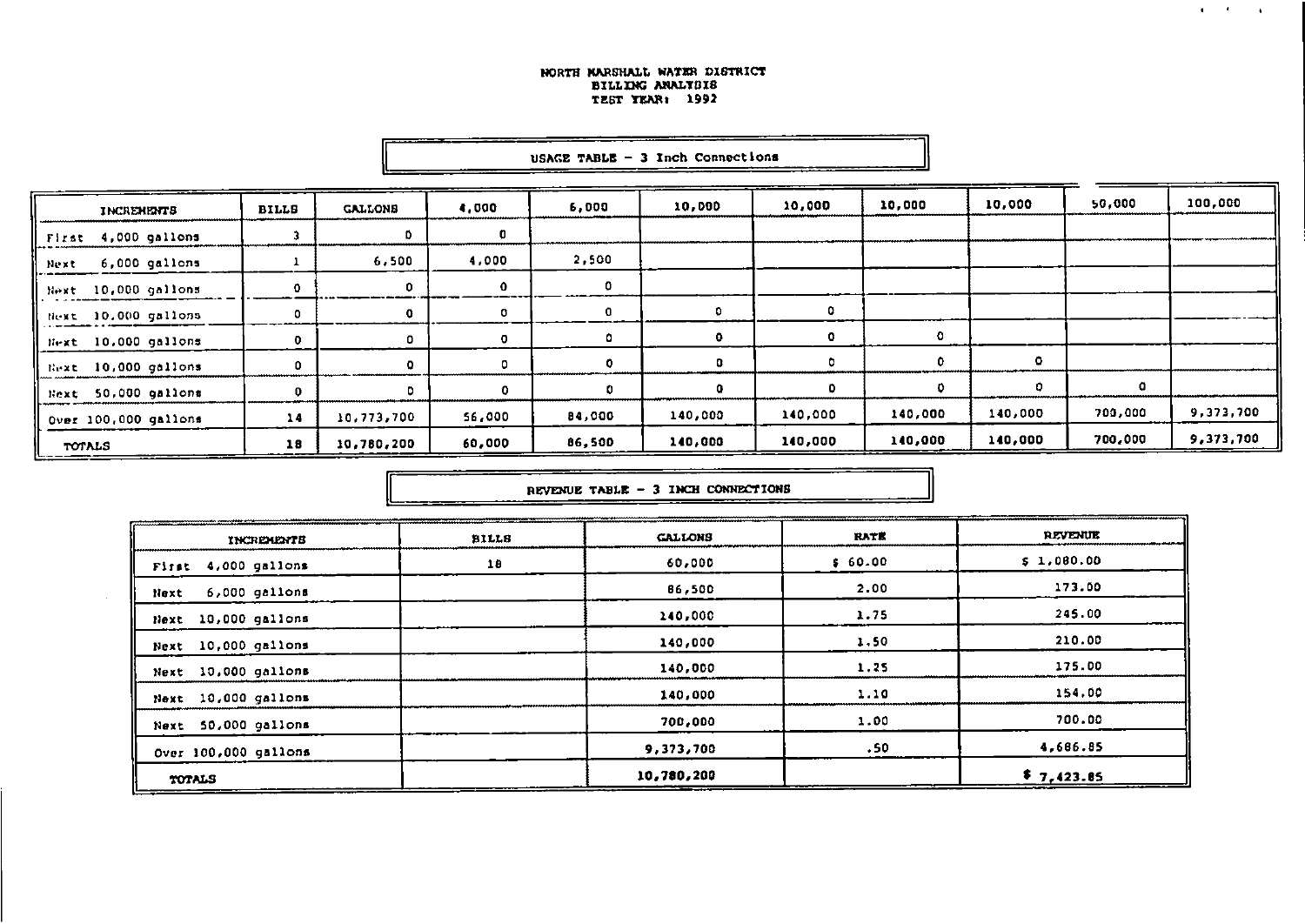# BILLING ANALYSIS SUMMARY

|                                | Gallons     | Revenue         |
|--------------------------------|-------------|-----------------|
| 5/8 Inch Meters                | 188,547,800 | \$417,945.79    |
| 1.0 Inch Meters                | 25,625,500  | 49,339.21       |
| 1.5 Inch Meters                | 9,418,900   | 9,871.88        |
| 2.0 Inch Meters                | 18,354,700  | 18,319.01       |
| 3.0 Inch Meters                | 10,780,200  | 7,423.85        |
| Ky. Dam Village <sup>1</sup>   | 45,526,800  | \$45,526.80     |
| Sub-total                      | 298,253,900 | \$548,426.54    |
| Bulk Sales <sup>2</sup>        | 998,500     | 1,997.00<br>\$. |
| Sub-total                      | 299,252,400 | \$550,423.54    |
| Growth Adjustment <sup>3</sup> | 4,644,000   | \$10,062.00     |
| GRAND TOTAL                    | 303,896,400 | \$560,485.54    |

'Kentucky Dam Village rate is \$1.00 per 1,000 gallons.

'Bulk Sale rate is 52.00 per 1,000 gallons.

 $\Box$ 

<sup>3</sup>Growth Adjustment based on 86 customers using 9,000 gallons per billing period.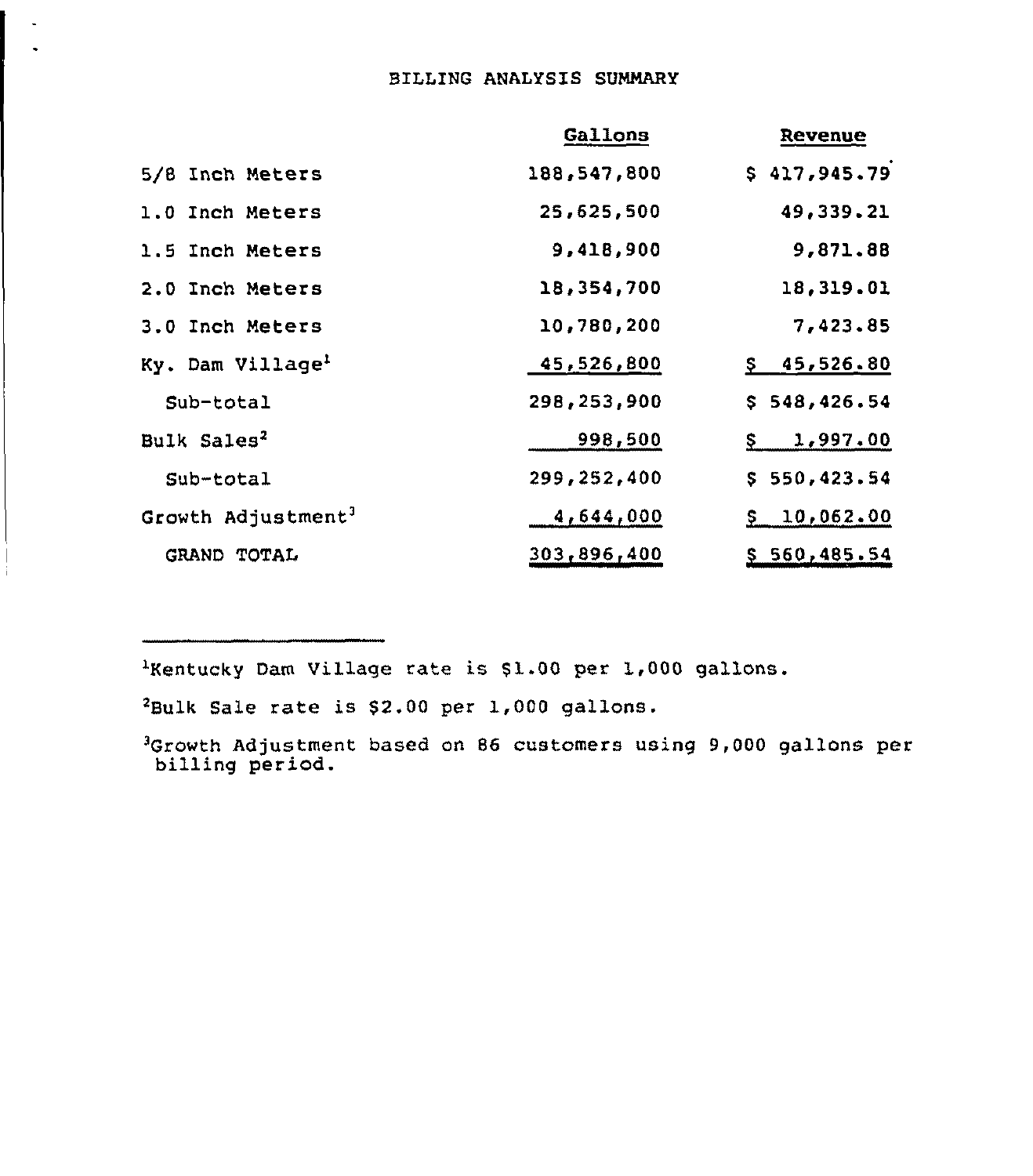APPENDIX D

 $\ddot{\phantom{0}}$  $\ddot{\bullet}$  $\hat{\phantom{a}}$ 

 $\sim 10^{-11}$ 

COST OF SERV1CE STVDY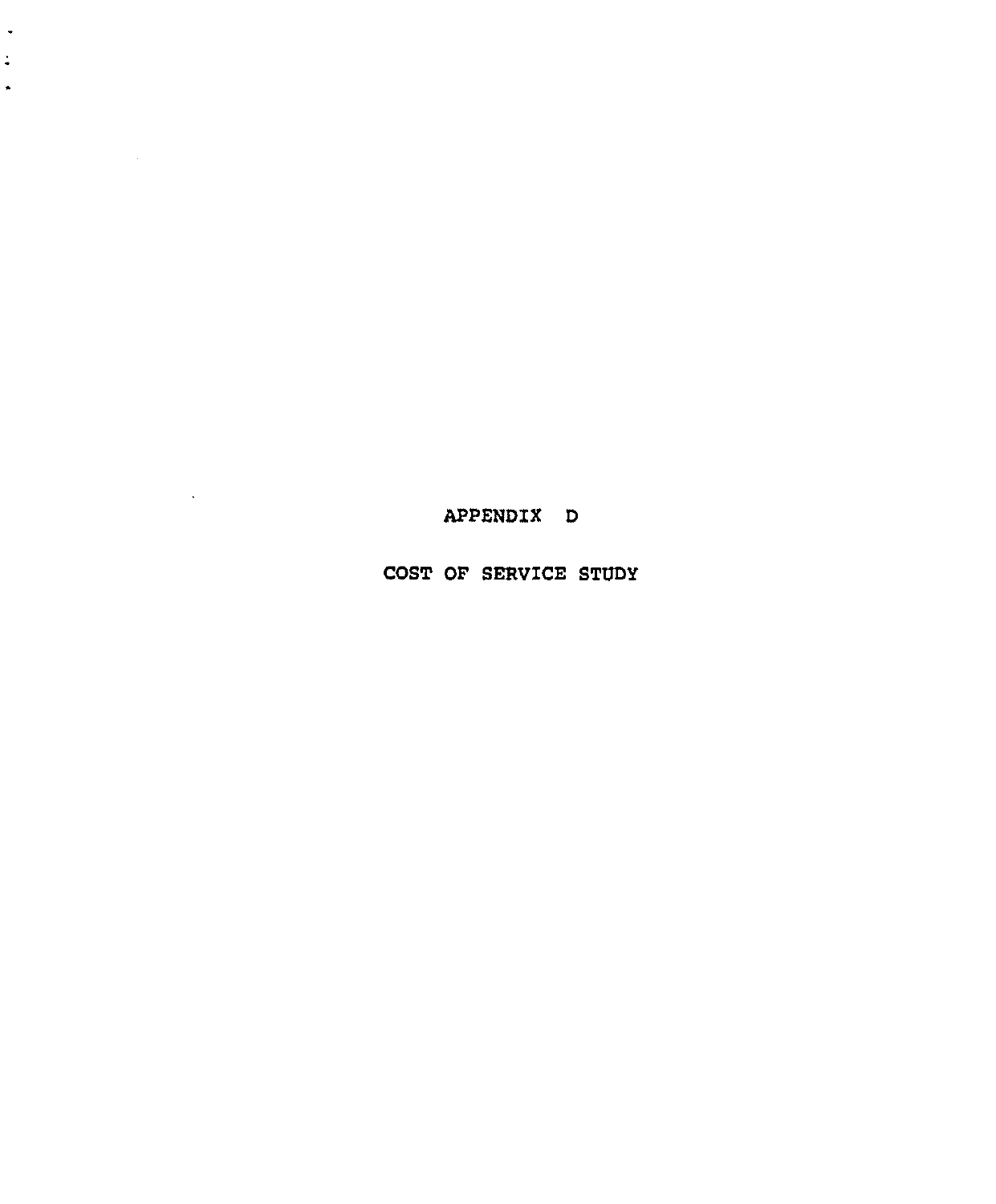# ALLOCATIOH OP PLAHT VALUE

|                                                  | Total         | Commodity   | <b>Demand</b> | <b>Customer</b> |
|--------------------------------------------------|---------------|-------------|---------------|-----------------|
| Source of Supply &<br>Pumping Plant              | 858,446<br>\$ | $\mathbf 0$ | \$<br>858,446 | 0<br>\$         |
| <b>Treatment Plant</b>                           | 41,829        | $\bf{0}$    | 41,829        | 0               |
| Transmission,<br>Distribution Mains<br>& Storage | 2,763,055     | $\bf{0}$    | 2,763,055     | 0               |
| Services                                         | 1,162         | $\mathbf 0$ | 0             | 1,162           |
| Meters                                           | 424,927       | $\bf{0}$    | $\mathbf 0$   | 424,927         |
| <b>Hydrants</b>                                  | 82,377        | 0           | 0             | 82,377          |
| General Plant <sup>1</sup>                       | 257,818       | 0           | 226,390       | 31,428          |
| <b>TOTAL</b>                                     | \$4,429,614   | 0           | \$3,889,720   | \$539,894       |

<sup>1</sup>Allocated based on overall weighted allocation of all other plant value.

SOURCE: 1992 Annual Report

 $\overline{\phantom{a}}$ 

 $\ddot{\phantom{a}}$  $\bar{z}$  $\ddot{\phantom{0}}$ 

 $\mathbf{v}^{\dagger}$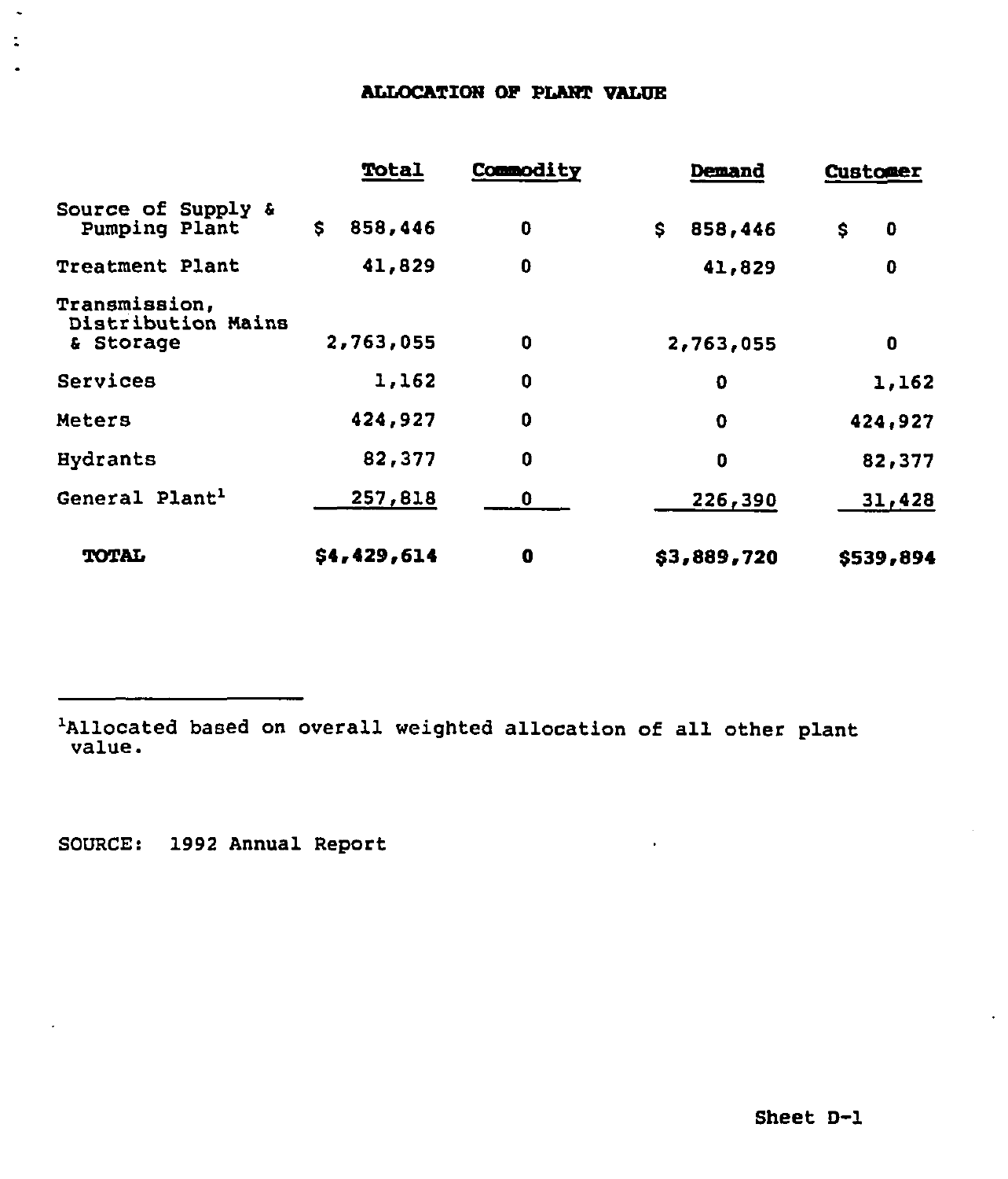# ALLOCATIOB OP OPERATIOH a MAIHTEHAHCE EXPEHSE

 $\bullet$  $\ddot{\cdot}$  $\bullet$ 

|                                                                                                                      | <b>Total</b>                                        | Commodity                                                               | <b>Demand</b>                                             | <b>Customer</b>                          |
|----------------------------------------------------------------------------------------------------------------------|-----------------------------------------------------|-------------------------------------------------------------------------|-----------------------------------------------------------|------------------------------------------|
| Source of Supply:<br>Operation<br>Purchased Power                                                                    | \$13,074<br>10,035                                  | \$<br>0<br>0                                                            | \$13,074<br>10,035                                        | \$<br>0<br>$\mathbf 0$                   |
| <b>Pumping Station:</b><br>Operation<br>Purchased Power                                                              | 6,189<br>60,173                                     | 0<br>60,173                                                             | 6,189<br>0                                                | 0<br>$\mathbf 0$                         |
| <b>Treatment System:</b><br>Operation<br>Maintenance                                                                 | 15,257<br>1,602                                     | 6,178<br>0                                                              | 9,079<br>1,602                                            | 0<br>0                                   |
| Transmission & Distribution:<br>Purchased Power<br>Mains<br>Storage Facilities<br>Plant<br>Meters<br><b>Hydrants</b> | 3,038<br>47,193<br>873<br>15,397<br>25,763<br>6,503 | 0<br>$\mathbf 0$<br>$\pmb{0}$<br>$\mathbf 0$<br>$\bf{0}$<br>$\mathbf 0$ | 3,038<br>47,193<br>873<br>0<br>$\mathbf 0$<br>$\mathbf 0$ | 0<br>0<br>O<br>15,397<br>25,763<br>6,503 |
| Customer Billing and<br>Collecting                                                                                   | 44,053                                              | $\mathbf 0$                                                             | 0                                                         | 44,053                                   |
| Administration and<br>General                                                                                        | 176,496 <sup>1</sup>                                | 0                                                                       | 87,942                                                    | 88,554                                   |
| TOTAL OPERATION &<br>MAINTENANCE EXPENSE                                                                             | \$425,646                                           | \$66,351                                                                | \$179,025                                                 | \$180,270                                |

Allocated based on overall weighted allocation of all other expenses, excluding purchased pumping power and chemicals.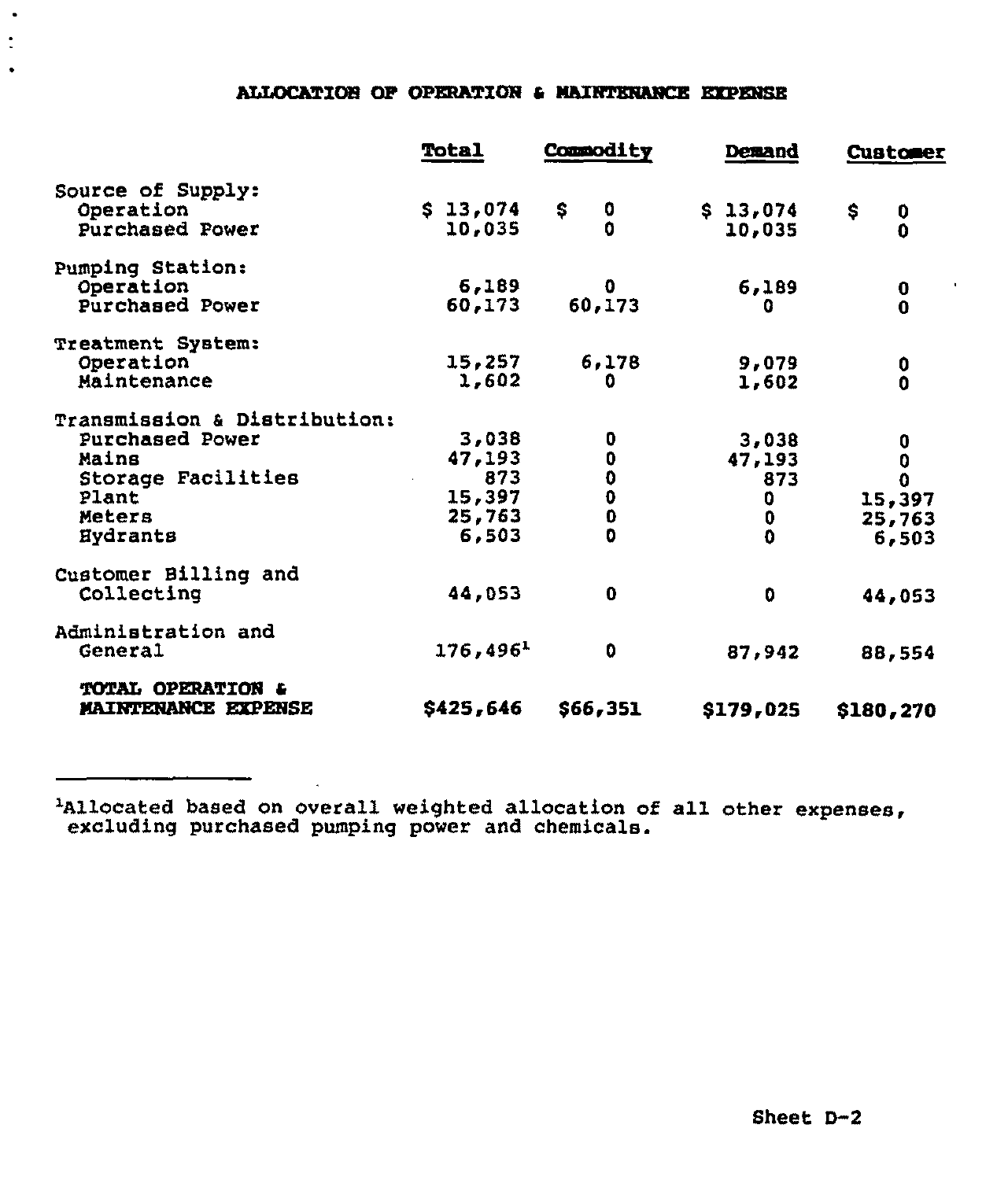# ALLOCATIOH OF COST OF SERVICE

 $\ddot{\phantom{0}}$  $\ddot{\phantom{a}}$  $\bullet$ 

|                                          | Total<br>S           | Commodity                 | <b>Demand</b><br>s  | <b>Customer</b><br>Ş |
|------------------------------------------|----------------------|---------------------------|---------------------|----------------------|
| Allocated Plant Value<br>Percentages     | 4,429,614<br>100.00% | D<br>$0.00$ <sup>\$</sup> | 3,889,720<br>87.81% | 539,894<br>12.19%    |
| Operation and<br>Maintenance Expense     | 425,646              | 66,351                    | 179,025             | 180,270              |
| Capital-Related Expense <sup>1</sup>     | 412,860              | 0                         | 362,540             | 50,320               |
| Water Service<br>General<br>Cost         | 838,506              | 66,351                    | 541,565             | 230,590              |
| Other Revenue<br>Less<br>Less Bulk Sales | 23,788<br>1,997      | 0<br>0                    | 23,788<br>1,997     | 0<br>$\mathbf 0$     |
| Reguired Revenue<br>From Rates           | 812,721<br>s         | \$66,351                  | \$515,780           | \$230,590            |

'Capital Related Expense <sup>=</sup> Debt Service <sup>+</sup> Depreciation. allocation based on Allocated Plant Value.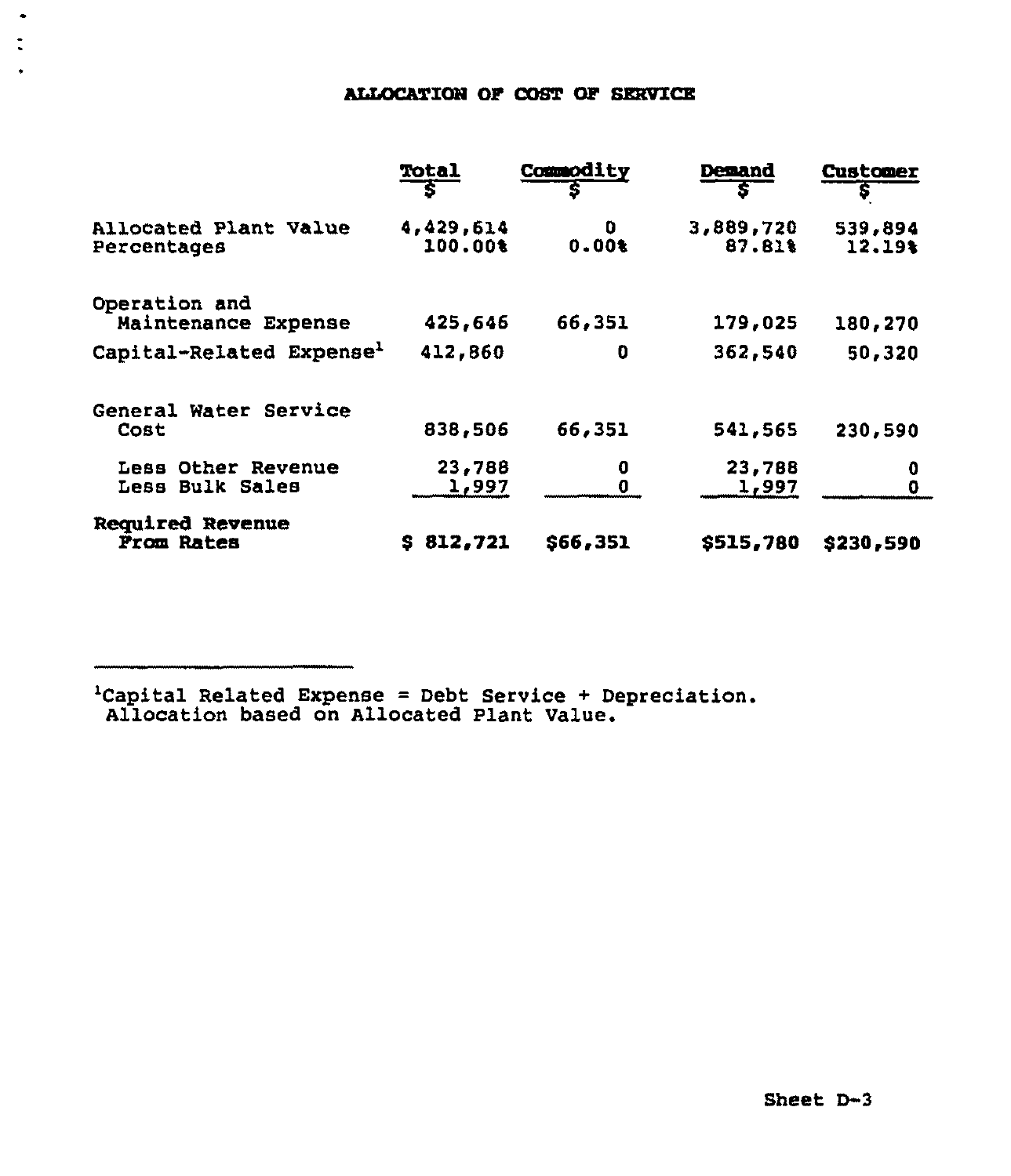#### CALCULATION OF CUSTOMER CHARGE

| <b>Meter</b><br><b>Size</b> | Number of<br><b>Meters</b> | <b>Equivalent</b><br>Ratio | <b>Equivalent</b><br>$5/8$ Meter | Weighted    | $\textbf{Fixed}^{(1)}$ | Customer<br>Charge |
|-----------------------------|----------------------------|----------------------------|----------------------------------|-------------|------------------------|--------------------|
| 5/8"                        | 3,577                      | 1.0                        | 3,577.0                          | 3.64<br>\$. | \$5.76                 | \$9.41             |
| 1.0"                        | 216                        | 2.5                        | 540.0                            | 9.10        | 5.76                   | 14,86              |
| 1.5"                        | 14                         | 5.0                        | 70.0                             | 18.20       | 5.76                   | 23.96              |
| 2.0"                        | 22                         | 8.0                        | 176.0                            | 29.12       | 5.76                   | 34.88              |
| 3.0"                        | 3                          | 15.0                       | 45.0                             | 54.60       | 5,76                   | 60,36              |
| 4.0"                        | 3                          | 25.0                       | 75.0                             | 91.00       | 5.76                   | 96.76              |
|                             |                            |                            | 4,483.0                          |             |                        |                    |

Administrative and General and Customer Billing and Collecting Expenses are allocated based on number of bills.  $($132,607 + 23,010$  bills =  $$5.76$  $(1)$ bimonthly)

All other costs based on size-weighted equivalents

 $\bullet$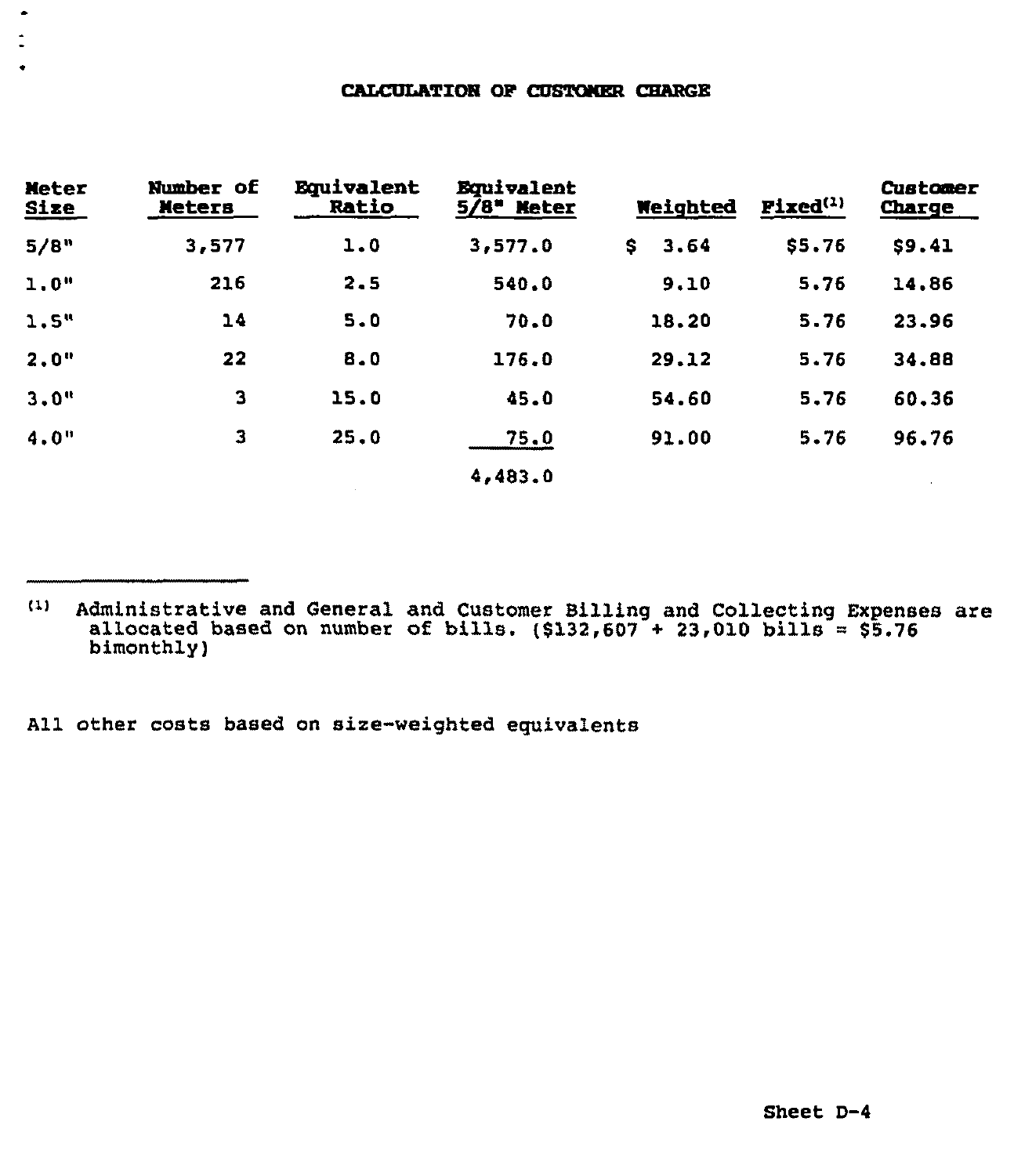# ALLOCATION OF COSTS OF SERVICE TD RATE BLOCKS AND CALCULATION OF WATER RATES

 $\bullet$ 

 $\ddot{\cdot}$  $\bullet$ 

|                                  | Total               | <b>First 10,000</b><br>Gallons | <b>Next 40,000</b><br><b>Gallons</b> | Over 50,000<br><b>Gallons</b> |
|----------------------------------|---------------------|--------------------------------|--------------------------------------|-------------------------------|
| Actual Water Sales:              |                     |                                |                                      |                               |
| Thousand Gallons                 | 302,897.900         | 151,648.300                    | 65,513.500                           | 85,736.100                    |
| Percent                          | 100.00              | 50.07                          | 21,63                                | 28.31                         |
| Weighted Sales for Demand:       |                     |                                |                                      |                               |
| Thousand Gallons                 | 426,121.716         | 253,252.661                    | 87,132.955                           | 85,736.100                    |
| Percent                          | 100.00              | 59.43                          | 20.45                                | 20.12                         |
| Allocation for Volumetric Costs: |                     |                                |                                      |                               |
| Commodity<br>Demand              | \$66,351<br>515,780 | \$33,219<br>306,538            | \$14,351<br>105,466                  | \$18,781<br>103,775           |
| <b>TOTAL</b>                     | \$582,131           | \$339,757                      | \$119,817                            | \$122,556                     |
| Rate Per 1,000 Gallons           |                     | \$2.24                         | \$1.83                               | \$1.43                        |

 $\sim$